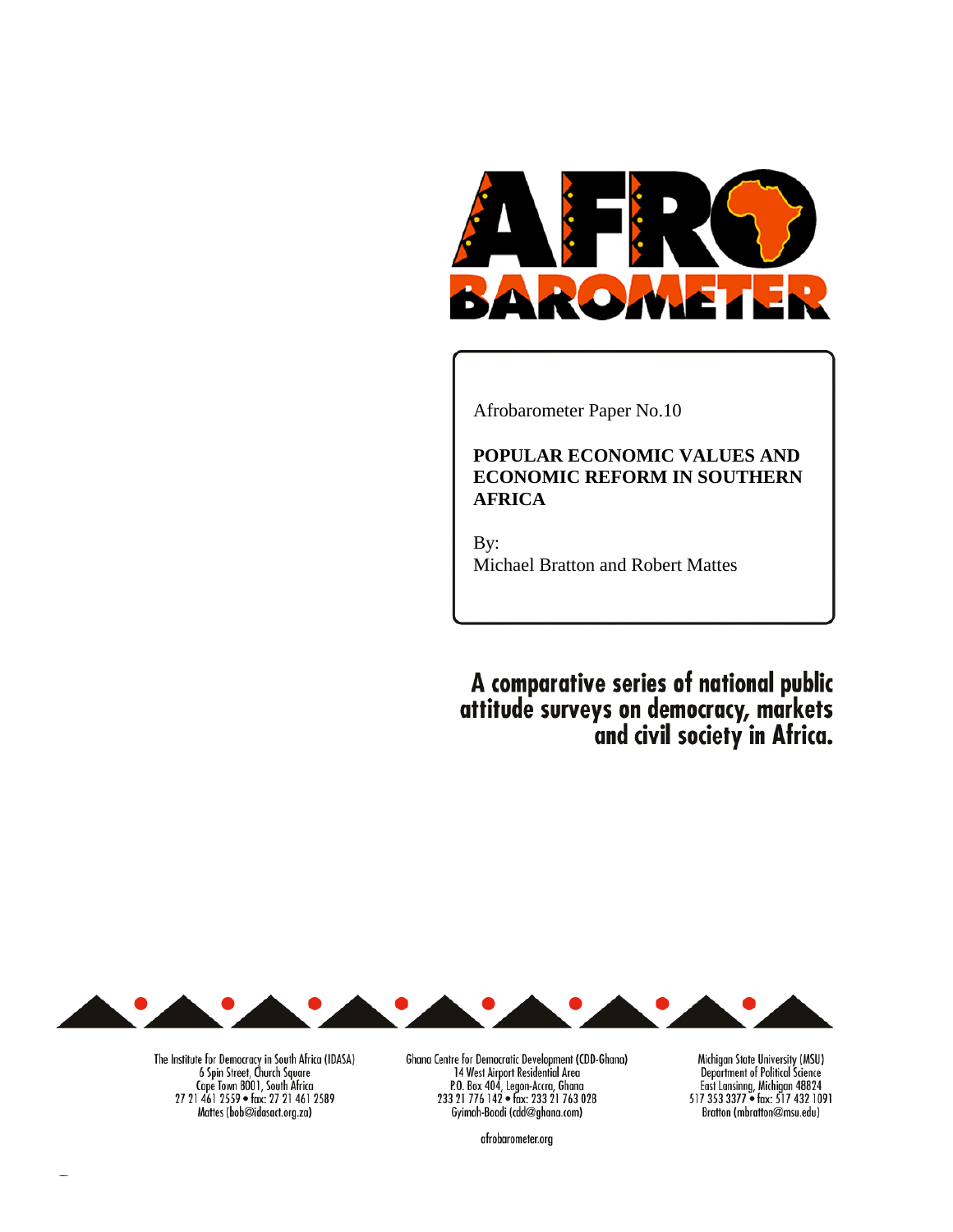# AFROBAROMETER WORKING PAPERS

**Afrobarometer Paper No. 10** 

# **POPULAR ECONOMIC VALUES AND ECONOMIC REFORM IN SOUTHERN AFRICA**

 by Michael Bratton and Robert Mattes

# **August 15, 2001**

Michael Bratton is Professor of Political Science and African Studies at Michigan State University (MSU). Robert Mattes is Associate Professor, Department of Political Studies, University of Cape Town.

*For supporting research, capacity-building and publication, we are grateful to the Regional Center for Southern Africa of the United States Agency for International Development (USAID/RCSA) and to the Swedish International Development Cooperation Agency (SIDA).*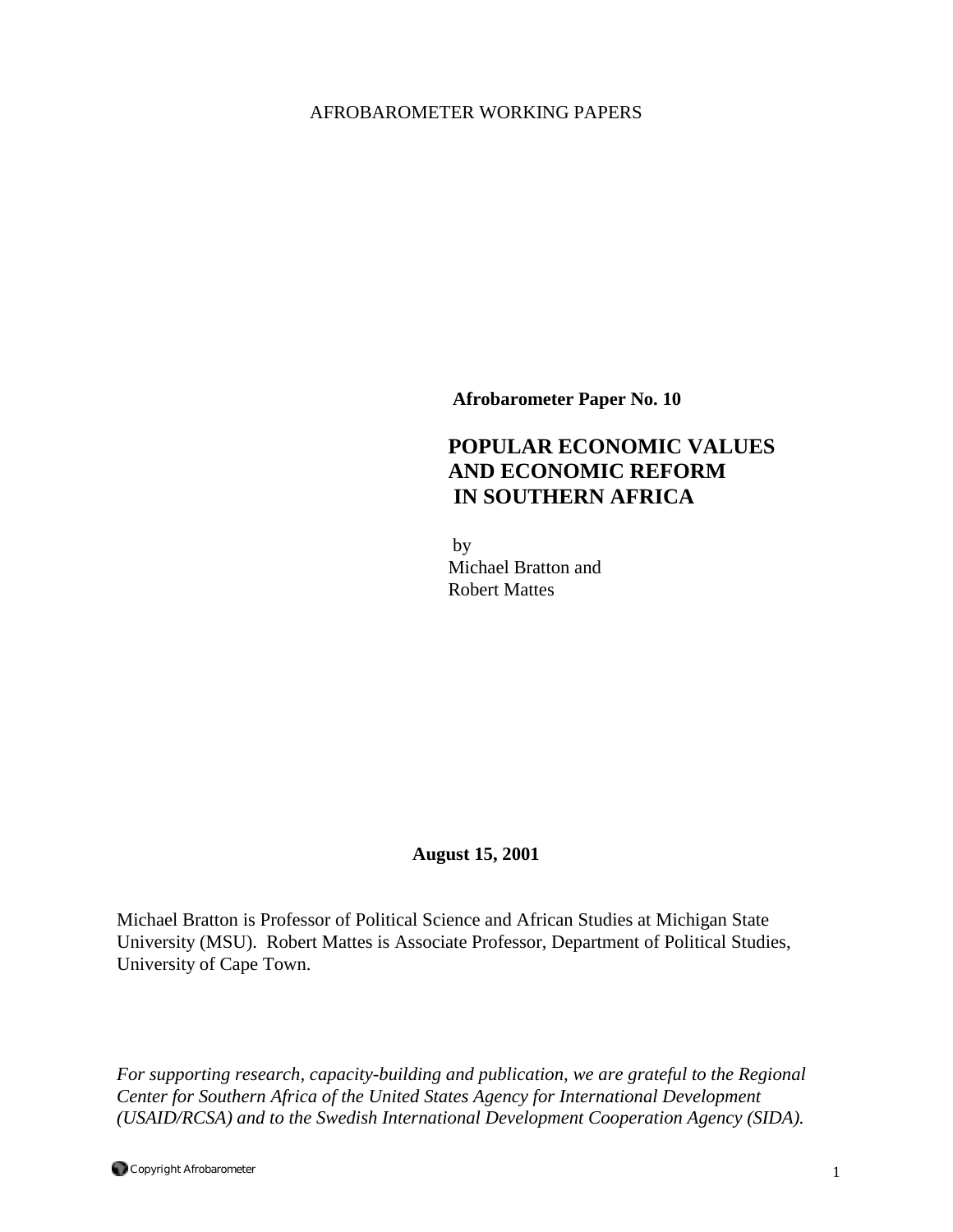## AFROBAROMETER WORKING PAPERS

Co-Editors: Michael Bratton, E. Gyimah-Boadi, and Robert Mattes

 The Afrobarometer Series, launched in October 1999, reports the results of national sample surveys on the attitudes of citizens in selected African countries towards democracy, markets and other aspects of development. The Afrobarometer is a joint enterprise of Michigan State University (MSU), the Institute for Democracy in South Africa (IDASA) and the Centre for Democracy and Development (CDD, Ghana). Afrobarometer papers are simultaneously co-published by these partner institutions. The objective of the Afrobarometer is to collect, analyze and disseminate cross-national, timeseries attitudinal data for up to a dozen new democracies on the African continent.

Copies of Working Papers are available for \$15.00 each plus applicable tax, shipping and handling charges. Orders may be directed to:

> IDASA POS 6 Spin Street, Church Square Cape Town 8001 SOUTH AFRICA (phone: 27 21 461 5229, fax: 27 21 461 2589, e-mail: [tanya@idasact.org.za\)](mailto: tanya@idasact.org.za)

> > An invoice will be sent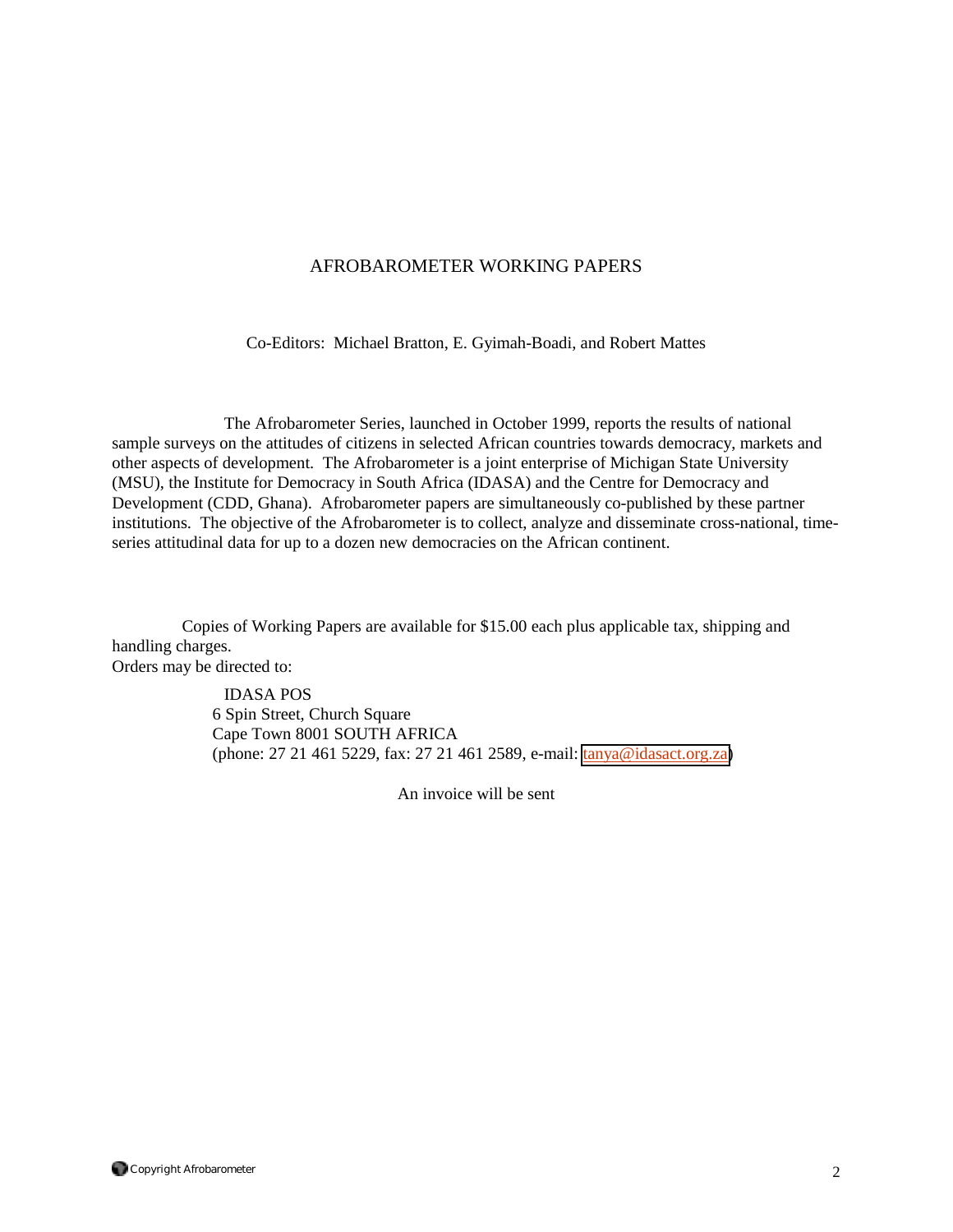### Publications List

### AFROBAROMETER WORKING PAPERS

- No.1 Bratton, Michael and Robert Mattes, "Support for Democracy in Africa: Instrinsic or Instrumental?" 1999.
- No.2 Bratton, Michael, Peter Lewis and E. Gyimah-Boadi, "Attitudes to Democracy and Markets in Ghana," 1999.
- No.3 Lewis, Peter M. and Michael Bratton, "Attitudes to Democracy and Markets in Nigeria," 2000.
- No.4 Bratton, Michael, Gina Lambright and Robert Sentamu, "Democracy and Economy in Uganda: A Public Opinion Perspective," 2000.
- No.5 Bratton, Michael and Robert Mattes, "Democratic and Market Reforms in Africa: What 'the People' Say," 2000.
- No.6 Bratton, Michael and Gina Lambright, "Uganda's Referendum 2000: The Silent Boycott," 2001.
- No.7 Mattes, Robert, Yul Derek Davids, Cherrel Africa and Michael Bratton, "Public Opinion and the Consolidation of Democracy in Southern Africa," July 2000.
- No.8 Mattes, Robert, Yul Derek Davids and Cherrel Africa, "Views of Democracy in South Africa and the Region: Trends and Comparisons," October 2000.
- No. 9 Bratton, Michael, Massa Coulibaly and Fabiana Machado, "Popular Perceptions of Good Governance in Mali," March 2000.
- No.10 Bratton, Michael and Robert Mattes, "Popular Economic Values and Economic Reform in Southern Africa," 2001.

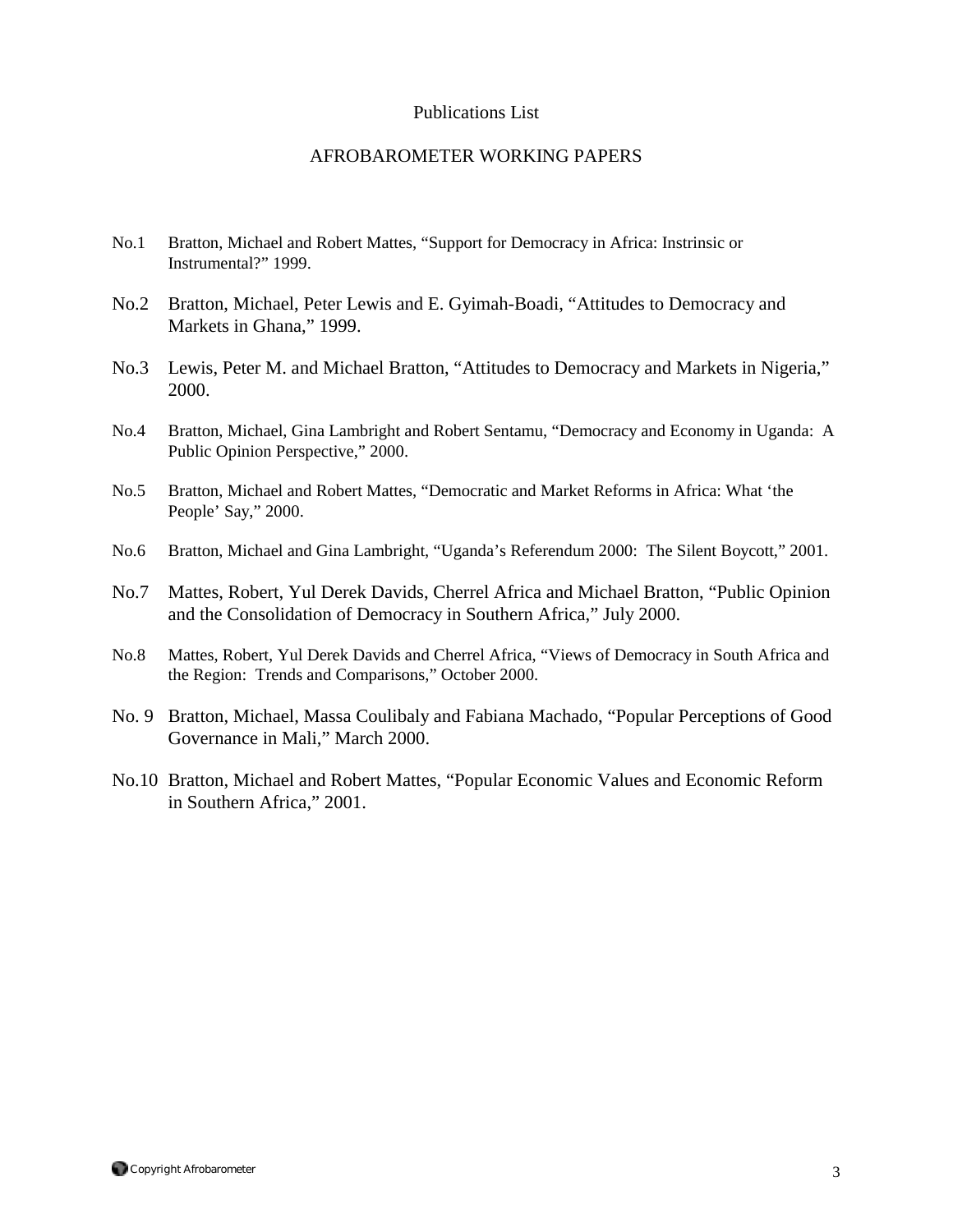## **ABSTRACT**

# **POPULAR ECONOMIC VALUES AND ECONOMIC REFORM IN SOUTHERN AFRICA**

The Afrobarometer contributes new insights into the nature, extent and sources of popular economic orientations in Southern Africa. Surveys conducted in seven countries in 1999-2000 indicate that mass publics do not automatically reject the constituent policies of structural adjustment or the economic values that underlie them. Public opinion varies greatly and cannot be neatly characterized as simply pro- or anti- reform. Nor do people derive their economic values and attitudes from their own immediate material circumstances. While liberal economic attitudes are reduced by poverty, such attitudes are increased by exposure to education and the news media. Moreover, the respondent's race and nationality shape support for economic reform, with whites in Zimbabwe and South Africa being the most supportive. A racially polarized distribution of policy preferences, however, poses a challenge for the future viability of a market-based development strategy in the region.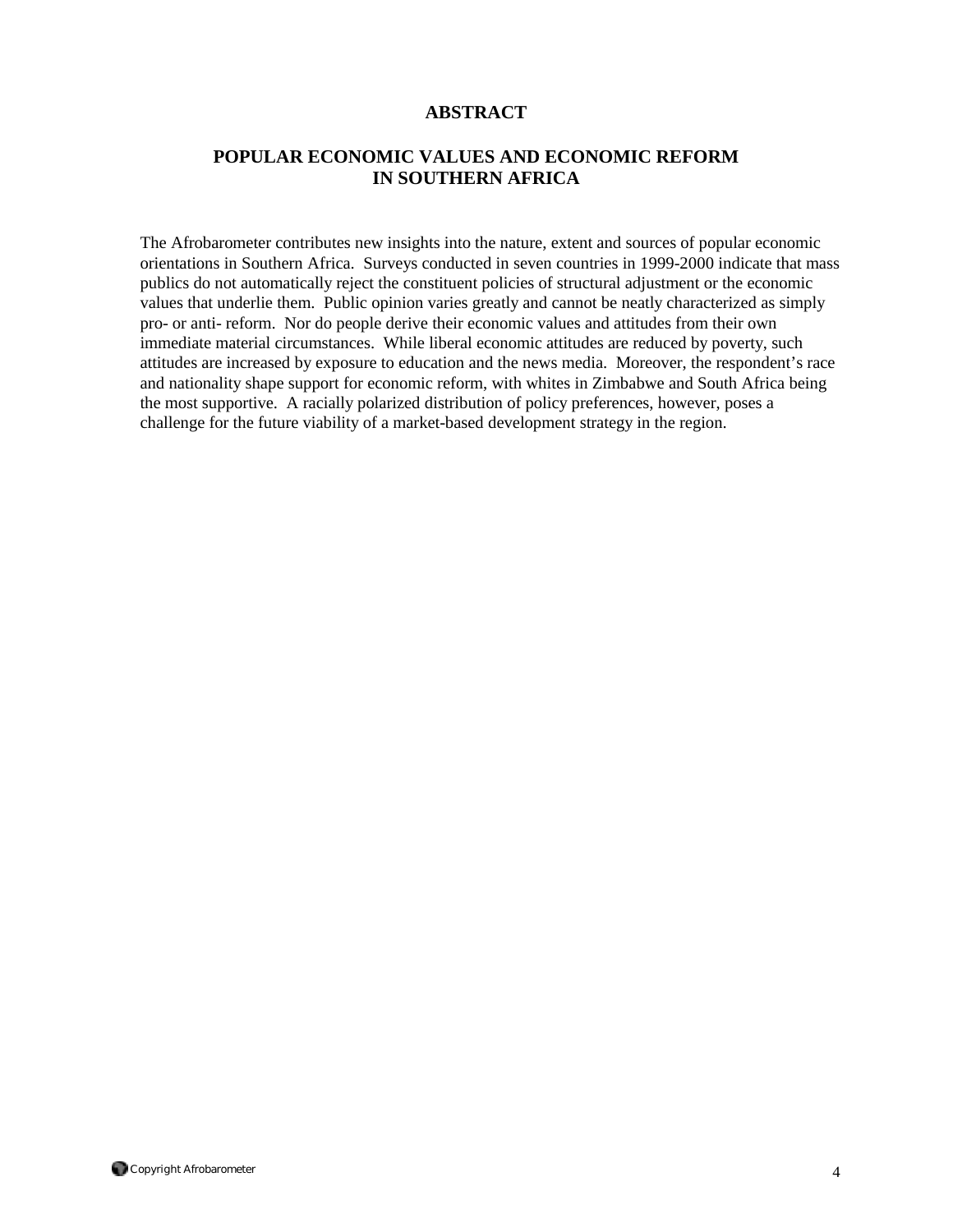# **POPULAR ECONOMIC VALUES AND ECONOMIC REFORM IN SOUTHERN AFRICA[1](#page-32-0)**

### **INTRODUCTION**

We live in an era of shrinking states and expanding markets. At its core, the phenomenon of globalization is based on the idea that economic production, distribution, and exchange are handled better by market forces than by administrative commands. The countries of Southern Africa have not been immune to these trends in development strategy. Since the early 1980s, governments in this region have more or less voluntarily (and with more or less heavy-handed e[nc](#page-32-0)ouragement from international financial institutions) embarked on programs to liberalize their economies.<sup>2</sup>

Yet very little is known about the attitudes of ordinary African citizens toward economic reform. Without the benefit of much empirical evidence, commentators often assert that Africans are either "for" or "against" (usually "against") adjustment. But have Southern Africans even heard about their government's structural adjustment program? How do they position themselves *vis a vis* various adjustment policies? Are they satisfied with the condition of their national economy and their government's performance at macroeconomic management? At root, what kind of economic values do they profess: do they believe in selfreliance and individual initiative or are they prone to turn to the state as the provider of public welfare? Are these attitudes and values based on an individual's economic status or other social attributes?

 Answers to such questions will indicate whether people in the region are attached to state planning or whether they embrace the risk and opportunities associated with market-based economies. Moreover, answers will indicate whether neo-liberal economic policies face latent popular opposition or support.

By measuring the prevailing economic culture, Afrobarometer surveys<sup>[3](#page-32-0)</sup> seek to rectify the shortage of reliable information on mass attitudes towards the economy and policy reform in Africa. In this report, we first summarize the responses to several batteries of identical survey questions asked across seven Southern African countries between September 1999 (Zimbabwe) and July 2000 (South Africa). We cover four main topics: Living Conditions, Economic Evaluations, Economic Values, and Support for Adjustment Policies. Second, we sketch out a possible explanation of popular support for (or rejection of) adjustment policies with special reference to the economic factors we have reviewed.

# **LIVING CONDITIONS**

We begin by detailing Southern Africans' living conditions. Data are drawn from respondents' answers to survey questions about employment, their quality of housing, the availability of basic goods and services, and the extent to which people are able to secure a range of basic needs. With these facts, we paint a picture of living standards that supplements official statistics<sup>4</sup> and then situate them in their distinctive local and regional contexts. We also set the scene for explaining why popular attitudes towards the economy vary in Southern Africa, not only across country, but also by economic status and racial group.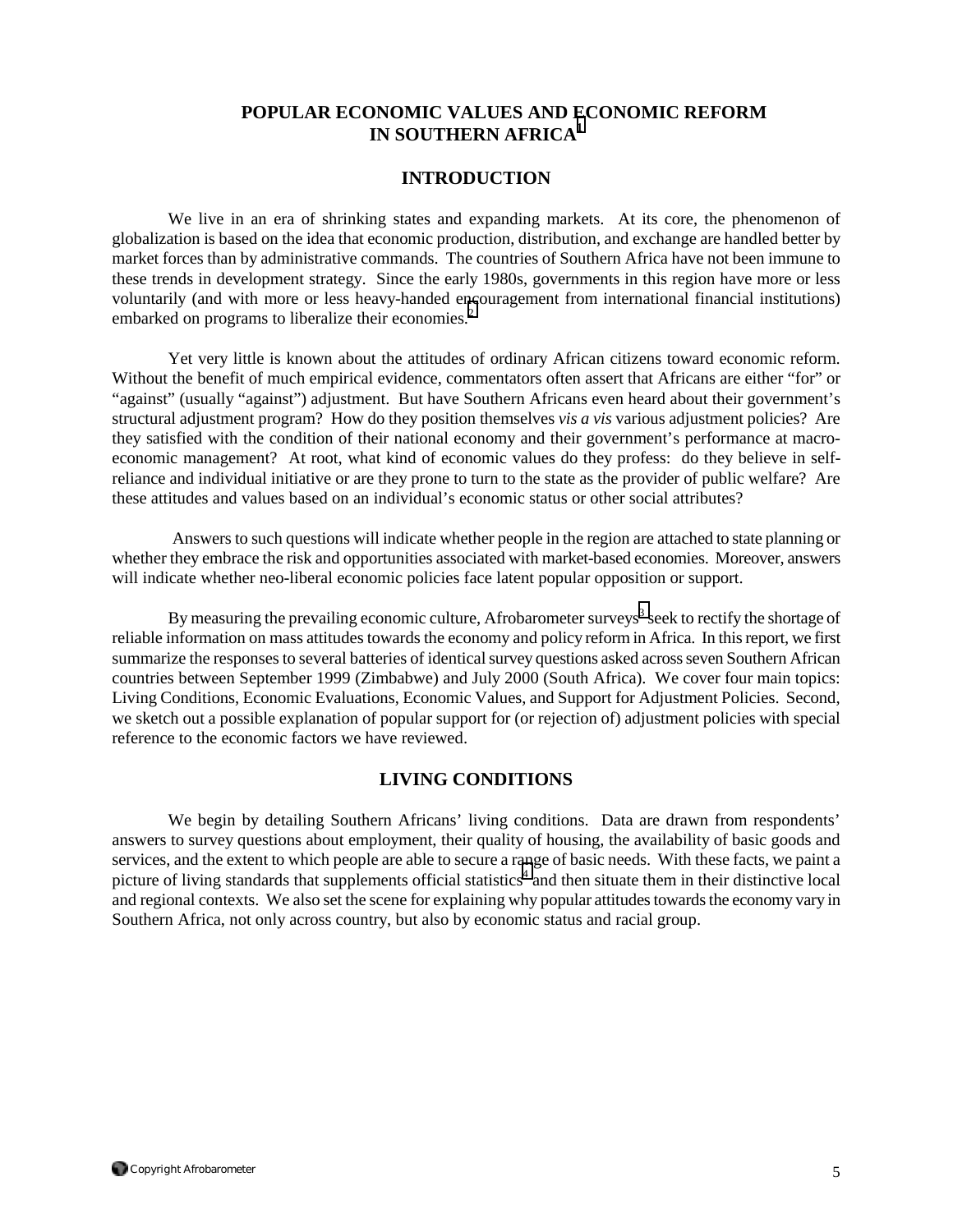### **Employment**

According to the surveys, unemployment and underemployment are widespread in the region. The Afrobarometer asked people a three-part question. First, were they working? If so, was it part-time or fulltime? And if not, were they looking for work?  $5$ 

As indicated in the table below, the unemployment rate in most countries in Southern Africa ranges in a band from 33 percent in Zimbabwe to 45 percent in Botswana. Lesotho stands far outside this band at an astounding 76 percent. We are confident in these figures because our estimate for South Africa (36 percent of the workforce aged 18 years of a[ge](#page-32-0) and above) is virtually identical to the 37 percent estimated by the most recent official labor force survey. $6$ 

|                                   | Botswana | Lesotho      | Malawi         | Namibia        | Zambia         | Zimbabwe | South.<br>Africa |
|-----------------------------------|----------|--------------|----------------|----------------|----------------|----------|------------------|
| Unemployed (not looking)          | 29       | 30           | 65             | 36             | 43             | 42       | 26               |
| Unemployed (looking)              | 32       | 53           | 15             | 30             | 21             | 19       | 27               |
| Employed, part-time (not looking) | ↑        |              | $\mathcal{L}$  | $\overline{2}$ | $\mathfrak{D}$ | 6        |                  |
| Employed, part-time (looking)     |          | 4            | $\mathfrak{D}$ | 5              | 5              |          | 10               |
| Employed, full-time (not looking) | 18       | $\mathbf{r}$ | 12             | 19             | 17             | 18       | 22               |
| Employed, part-time (looking)     | 11       | 4            | 4              | ⇁              | 10             |          | 10               |
| Don't know, refused etc.          |          |              | $\Omega$       |                | 2              |          |                  |
| <b>Unemployment Rate</b>          | 45%      | 76%          | 42%            | 47%            | 38%            | 33%      | 36%              |

*Employment, Southern Africa*, *1999-2000*

*Do you have a job that pays a weekly or monthly cash income? Is it full-time or part-time? And are you looking for a cash job (or looking for another one if you are presently working)?* 

 Across the region, unemployment is significantly higher among women (52 percent) than men (39 percent). There are also big differences between rural unemployment (53 percent) and joblessness among the urban workforce (35 percent). In South Africa, unemployment is much higher among blacks (41 percent), Coloureds (35 percent), and Indians (30 percent) than among whites (8 percent). And the gender gap in employment (46 percent for women versus 29 percent for men) is much wider in South Africa than in the region as a whole.

 Lesotho's extraordinary level of unemployment might be traced to the fact that many employed males reside semi-permanently outside of the country while working in the South African mines and other industries. However, 81 percent of Basotho women are also unemployed, far higher than the regional average of 52 percent, which suggests that unemployment would be exceptionally high in this country even if absent men had been present during the survey. At the same time, the irregular delivery of remittances from labor migrants may force a higher than average number of female heads of households into the labor force. As such, the female work force in Lesotho (69 percent of all women are working or looking for work) is as large as in South Africa (70 percent) and Botswana (67 percent), two much more developed economies, and significantly larger than other countries with more similar economies (e.g. Malawi, at 27 percent). There is also a much smaller gender gap in Lesotho's rate of unemployment than the rest of the region.

 Job opportunities, however, are often fractional and temporary, especially in the region's industrialized economies. For example, approximately one third of all current employment is part-time in Zimbabwe (34 percent), Lesotho (31 percent), and South Africa (30 percent). Needless to say, part-time jobs do not provide full salaries and usually lack benefits. Second, many jobs are temporary. Across the region, 14 percent of those who currently enjoy full time employment went without a cash job for at least one month in the previous year, a figure that goes as high as 18 percent in Zambia and 22 percent in Lesotho. Four in ten Southern Africans (40 percent) with part time jobs were unemployed for at least one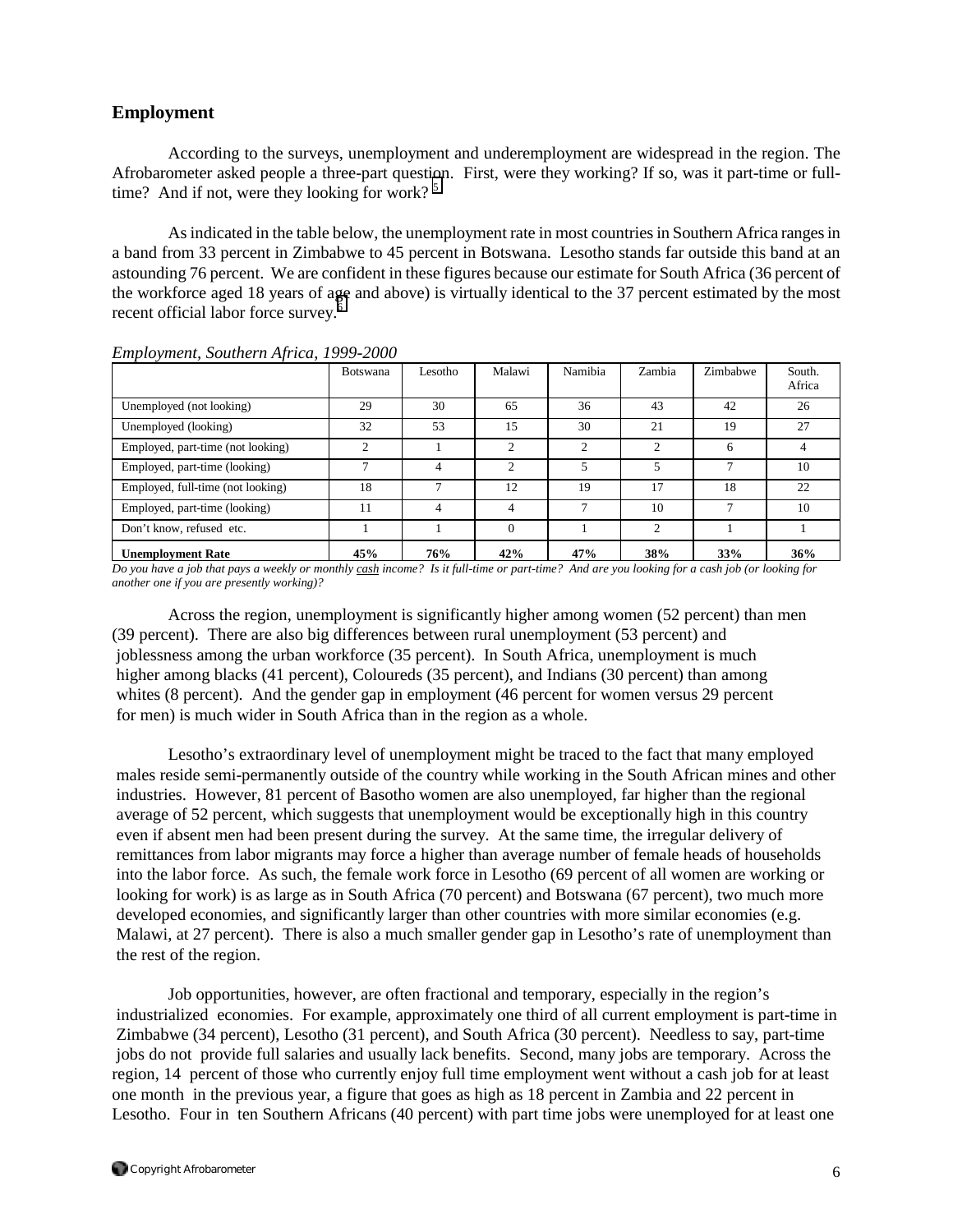month during the previous year, rising to 51 percent in Malawi and Namibia and 58 percent in Lesotho.

### **Housing and Household Services**

As another indicator of living standards, Afrobarometer fieldworkers observed the quality of people's shelter. The proportion of the population living in unimproved "traditional" housing, usually constructed of mud and thatch, varies greatly across the region. More than one-third of the population occupies traditional houses in Namibia, Malawi, and Zambia, compared with less than one in ten in Botswana and South Africa. Improved houses -- for example, with cement or brick walls, windows (sometimes even with glazing), and metal or tile roofs -- are most common in Botswana (84 percent) and available to more than half the population in all countries except Namibia. Across the region, 84 percent of all urban residents live in an improved, formal house, compared to only 52 percent of rural dwellers. Fully 41 percent of rural Southern Africans still live in traditional dwellings.

Sub-standard shelter in the form of temporary shack-type dwellings is most common in countries with an *apartheid* legacy of population displacement, namely Namibia and South Africa. Unsurprisingly, race and shelter are closely associated, not only in South Africa, but across the region.<sup>7</sup> Over 95 percent of whites live in improved houses (87 percent in single family dwellings), as do 99 percent of Indians (25 percent in blocks of flats). By contrast, only 62 percent of blacks live in improved houses. Virtually all those living in traditional houses or temporary structures are black (98 percent).

|                                     | <b>Botswana</b> | Lesotho- | Malawi   | Namibia | Zambia | Zimbabwe | S. Africa |
|-------------------------------------|-----------------|----------|----------|---------|--------|----------|-----------|
| Traditional house                   | 9               | 29       | 41       | 50      | 35     | 33       |           |
| Improved house                      | 84              | 65       | 58       | 36      | 56     | 63       | 69        |
| Anartment (in flats, hostel, house) |                 |          | $\Omega$ |         |        |          |           |
| Temporary structure                 |                 |          |          | 8       |        |          |           |
| Pined water connection              | 58              |          | 18       | 39      | 29     | 39       | 68        |
| Electricity connection              | 28              | Δ        | 16       | 33      | 38     | 42.      | 78        |
| Nearby school                       | 90              | 77       | 93       | 78      | 93     | 94       | 88        |

*Housing and Household Services, Southern Africa, 1999-2000* 

Slightly different patterns apply for household services. South Africans enjoy the best access to water and electricity, though substantial proportions in Botswana and Zimbabwe also obtain these services. Only in South Africa (68 percent) and Botswana (58 percent) do large majorities of people have piped water into their household. Beside these two countries, the figures run from 39 percent in Zimbabwe to just seven percent in Lesotho. The South African result represents a massive increase in the availability of piped household water over the last few years since, as recently as 1995, the government estimated that only 21 percent of all households had access to piped water. $8<sup>8</sup>$  $8<sup>8</sup>$ 

And only in South Africa (78 percent) do wide proportions of households enjoy access to electricity. This figure actually outstrips the original target of 72 percent by 2000 set by South Africa's Reconstruction and Development Program (RDP) in 1[9](#page-32-0)94, a target that required 450,000 new hook-ups per year.<sup>9</sup> Elsewhere in the region, the figures run from 42 percent (Zimbabwe) to just four percent in Lesotho. Overall people living in Lesotho have fewer household services than anyone else in the region, including even Namibians, Zambians, and Malawians.

 While *apartheid* has left blacks with fewer household services than other racial groups in South Africa, the RDP has made them better off than people elsewhere in the region. For example, 59 percent of black South Africans report piped water in the home and 70 percent report electricity connections, figures that exceed national aggregates anywhere else in the Southern subcontinent.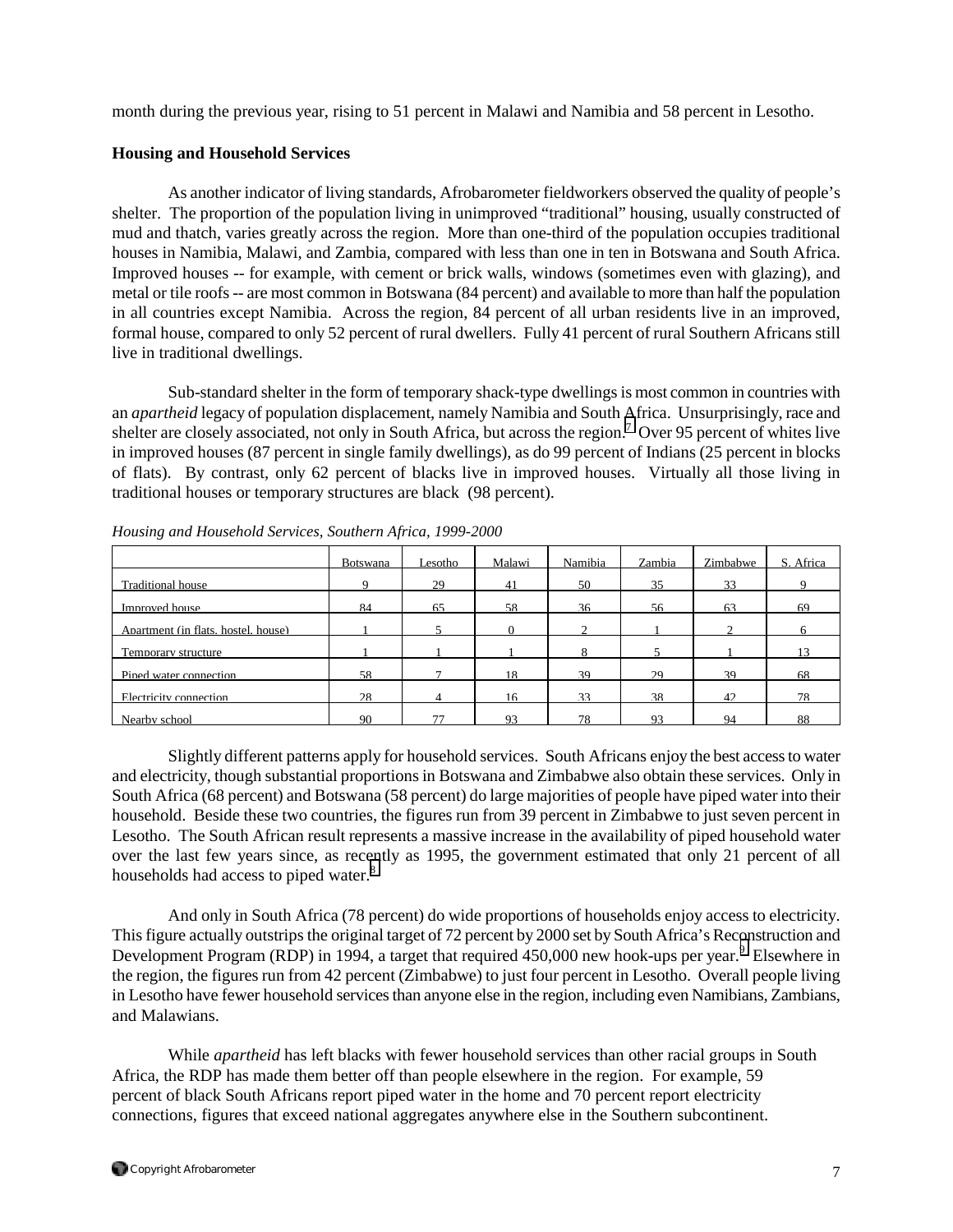However, when it comes to access to nearby school services, South Africans in general, and blacks in particular, rank only fifth in the region. Four countries have figures in top decile (Zimbabwe, 94 percent; Zambia, 93 percent; Malawi, 93 percent; and Botswana, 90 percent). South Africa is at 89 percent. Namibia (78 percent) and Lesotho (77 percent) lag well behind the others.

### **Poverty**

In order to measure poverty, we presented survey respondents with a list of basic needs and asked: "In the last twelve months, how often have you or your family gone without (these things)?" <sup>10</sup> The tables below display the proportions of people who say that they "sometimes" or "often" do without.

Southern Africa is a region characterized by widespread poverty. Significant proportions of people say that they or their family have gone without basic necessities at least occasionally, if not frequently. Southern Africans were most likely to have been short of cash income (on average, 66 percent in each country) and least likely to experience homelessness  $(9 \text{ percent})$ .<sup>11</sup> Between these extremes, significant proportions of people sometimes or often went without food (an average of 49 percent in each country), medical treatment (46 percent), clean water (36 percent), and fuel for heating or cooking (36 percent).

|                                                            | Botswana | Lesotho | Malawi | Namibia | Zambia | Zimbabwe | S. Africa |
|------------------------------------------------------------|----------|---------|--------|---------|--------|----------|-----------|
| Shelter                                                    | 6        | 4       | 5      | 14      | 13     | 16       | 5         |
| Enough fuel to heat your home or cook<br>your food cooking | 31       | 43      | 29     | 41      | 38     | 40       | 28        |
| Enough clean water with which to drink<br>and cook         | 16       | 46      | 30     | 47      | 50     | 41       | 24        |
| Medicine or medical treatment that you<br>needed.          | 16       | 38      | 49     | 58      | 69     | 54       | 38        |
| Enough food to eat                                         | 49       | 60      | 38     | 54      | 61     | 50       | 34        |
| A cash income                                              | 52       | 77      | 69     | 69      | 80     | 71       | 47        |

*Shortages of Basic Goods and Services, Southern Africa, 1999-2000*

In the last twelve months, how often have you or your family gone without: \_\_\_\_\_\_\_\_\_\_\_\_\_\_\_? Was it often, sometimes, rarely or never? (Percentage saying "sometimes" or "often" with reference to the previous twelve months)

Cross-national differences in the nature of poverty are partly related to each country's natural resource endowment.[12](#page-32-0) For example, Basotho are most likely to report shortages of fuel for heating homes and cooking food, reflecting the sparse supplies of natural firewood in this high-altitude country. And Namibians, who contend with the most arid environment in the region, are very likely to lack access to a reliable household water supply. However, Zambians consistently report the most frequent shortfalls of water, health care, food and income, which implies that this country suffers the most widespread, integrated, and deep-seated poverty. In Zambia's case, extensive poverty appears to derive less from the natural environment -- which is relatively bountiful -- than from the under-performance of its government and people. Indeed, the fact that well managed development programs can overcome an unpromising natural resource base is illustrated by Botswana's strong record of meeting felt needs for clean water and health care.

The demographic distribution of poverty within South Africa is revealing. Along every dimension of basic need, reported shortages follow the racial rankings ordained by *apartheid*. Black respondents say they are more needy than Coloured and Indian respondents, who in turn report more unfulfilled needs than whites. These racial differences also suggest that people's responses to these questions reflect absolute need rather than relative deprivation. It might be expected that wealthier people would adjust and expand their definition of what constitutes "enough" food, or water, or necessary medical treatment. However, if this were so, we would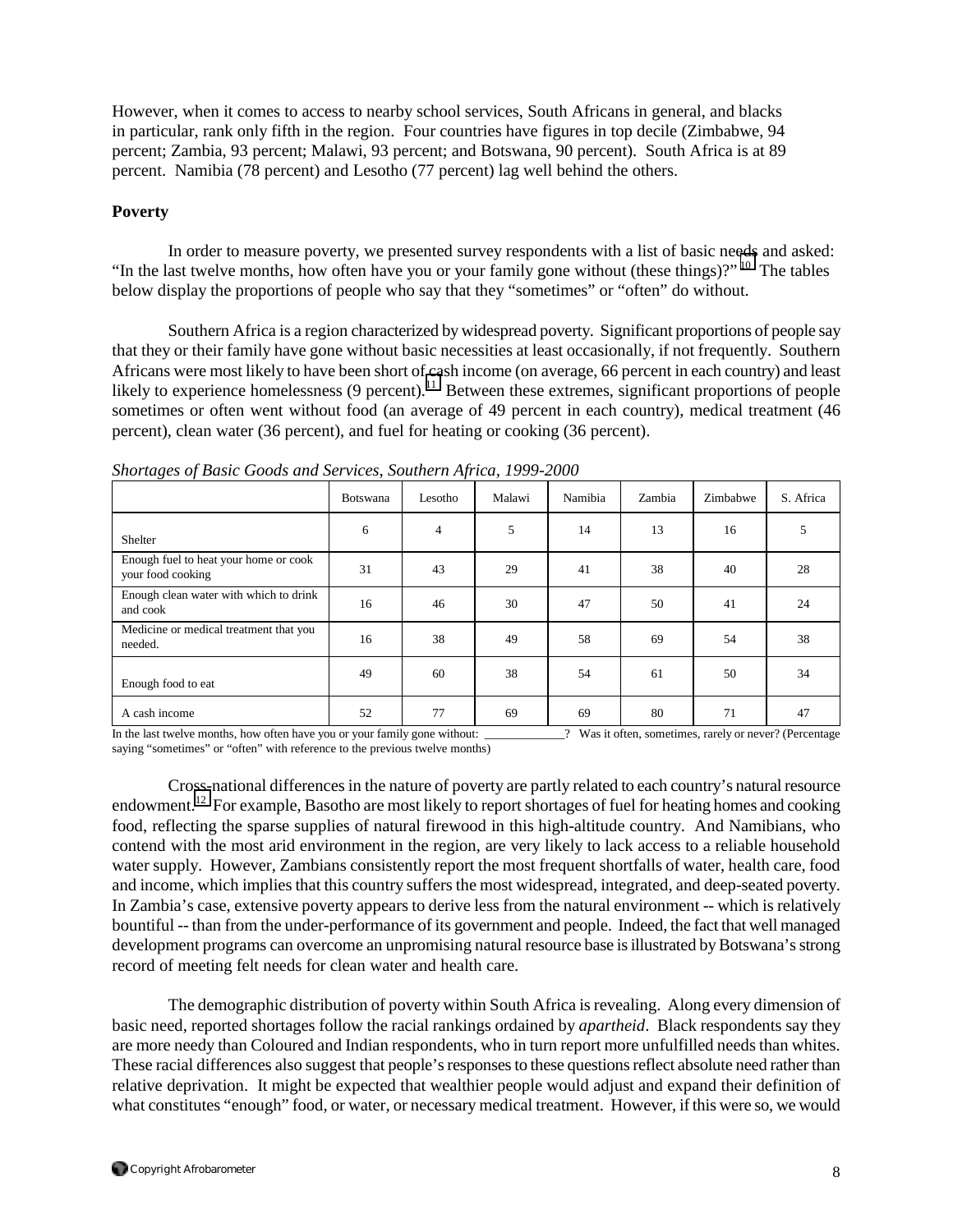expect to find substantially more white South Africans complaining that they were not able to obtain sufficiency in these items.

|                             | African        | Coloured      | Indian | White |
|-----------------------------|----------------|---------------|--------|-------|
| Shelter                     |                |               |        |       |
| Clean water to drink        |                |               |        |       |
| Fuel for heating or cooking | $\overline{ }$ | 10            |        |       |
| Necessary medical treatment |                | 26            |        |       |
| Food to feed your family    | 43             | 23            | 10     |       |
| cash income                 | 50             | $\mathcal{D}$ | 10     |       |

*Shortages of Basic Goods and Services, South Africa, 2000*

*Percentage saying "sometimes" or "often" with reference to the previous twelve months*

 For summary purposes, we constructed an *index of poverty* based on the respondent's access to all six basic goods and services. The index enables us to validly and reliably infer an average poverty score for each person, or for each country.[13](#page-32-0) But besides statistical convenience, this scale demonstrates that respondents who report regular shortages on one item are likely to report shortages on all the rest. In short, poverty is a mutually reinforcing web of deprivations.

We then sought to explain the prevalence of poverty across the region using multivariate regression analysis.[14](#page-32-0) In this case, a small set of variables measuring employment, rural-urban location, level of formal education, age, gender, race, and nationality account for just over one-quarter of the variance in the overall poverty measure (see Appendix, Model, Model A). Controlling for all factors simultaneously, education has the largest impact on poverty of any measured variable. In other words, within each country and race group, within both rural or urban populations, and at equal levels of employment or housing status, the more people have been exposed to formal education, the less likely they are to face shortages of basic needs. At the same time, controlling for all other factors, urban dwellers are much less likely to experience poverty than rural Southern Africans. Employment is also strongly associated with lower levels of poverty. Among other implications, this finding draws attention to the lack of official programs to provide unemployment benefits across the region (except in South Africa), and the very limited impact of these benefits in keeping the unemployed out of poverty.

 Moreover, significant cross-national and racial differences remain. Controlling for education or employment does not eliminate the impact of race or citizenship.<sup>15</sup> Compared to black respondents across the region, being white, Coloured or Indian is associated with sharply reduced levels of poverty, largely reflecting the impact of *apartheid* privileges in South Africa and Namibia. And, compared to South Africans, being a resident of Botswana (and to a lesser extent Malawi) is associated with a *reduction* in poverty. However, being from Zambia, Zimbabwe, Namibia, and Lesotho is associated with an *increase* in poverty compared to South Africa.

Some comment is necessary on the significance and interpretation of this finding since we will observe it repeatedly in subsequent analyzes. We do not maintain that there is something essential to race or nationality that accounts for these results. Rather, we see race and country as summary, proxy measures of a variety of differing socialization and historical experiences, as well as current perceptions of interest, that are as yet unmeasured and poorly analyzed.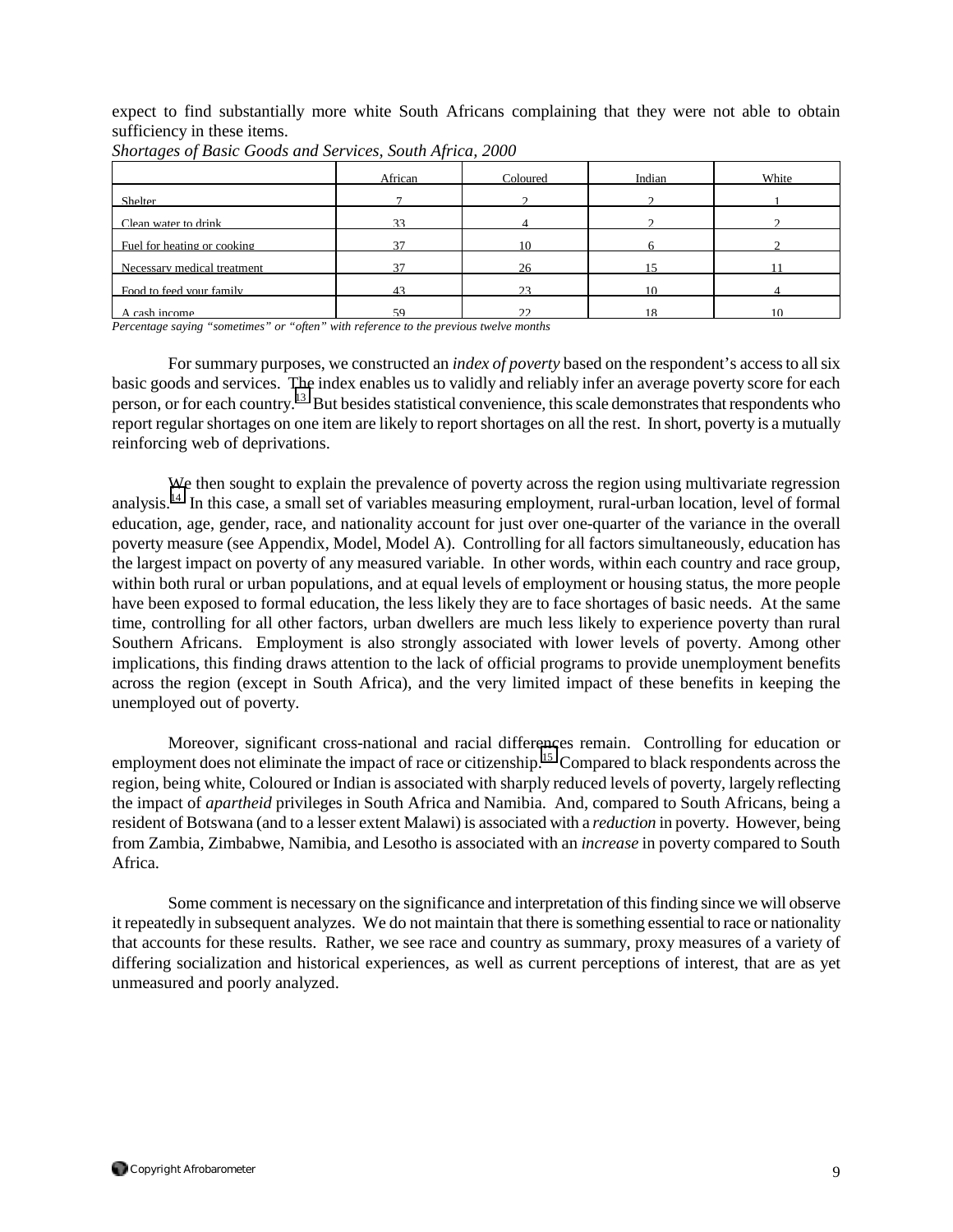# **ECONOMIC EVALUATIONS**

 Beyond Southern Africans' personal economic circumstances, how do they view current economic conditions in their countries? The Afrobarometer surveys asked respondents to evaluate current national economic conditions, recent trends and future prospects, and their personal economic situations compared to other citizens.

### **Economic Satisfaction**

 Across Southern Africa, the end of the millennium (1999-2000) was seen as a tough time. In no country was a majority of citizens satisfied with the current condition of the national economy. Only in Namibia did respondents proclaim themselves more satisfied (41 percent) than dissatisfied (30 percent), though large proportions were uninformed or undecided about the state of their national economy. Everywhere else the economic mood was negative, overwhelmingly so in Zimbabwe (a massive 94 percent dissatisfied) but also markedly so in Lesotho and Zambia. Even in Botswana, which possesses the highest per capita gross national product in the region after South Africa, less than one-third of respondents (32 percent) were content with national economic conditions.

|                                    | <b>Botswana</b> | Lesotho        | Malawi | Namibia | Zambia | Zimbabwe | S. Africa |
|------------------------------------|-----------------|----------------|--------|---------|--------|----------|-----------|
| Very dissatisfied / dissatisfied   | 55              | 77             | 69     | 30      | 74     | 94       | 68        |
| Neither dissatisfied nor satisfied |                 |                |        | 16      |        |          |           |
| Satisfied / very satisfied         | 32              | $\overline{1}$ | 26     | 41      | 19     |          |           |
| Don't know                         |                 |                |        |         |        |          |           |

*Satisfaction with Current National Economic Conditions, Southern Africa, 1999-2000*

*At the moment, are you dissatisfied, neither dissatisfied nor satisfied, or satisfied with economic conditions in \_\_\_\_\_\_\_? Totals may not equal 100 percent due to rounding* 

These negative assessments appear to be based on comparisons with the past. In other words, people are dissatisfied with national economic conditions in part because they think "things ain't what they used to be." Evidence for this interpretation can be found in the extremely high correlation between contemporary and retrospective economic assessments.<sup>16</sup> In other words, those who are dissatisfied with current economic conditions are the same people who think that economic conditions have recently worsened. Again, Namibians were the only Southern Africans to consider that their economy was on an upward trajectory. In this instance, Batswana, who experienced the highest GNP growth rates in the sample during the 1990s tended to see their economy as essentially holding steady. All other Southern Africans perceived economic declines over the previous year. This was true even of South Africans, whose economy was recovering following the severe impacts of the international monetary crisis of 1998.

|                      | <b>Botswana</b> | Lesotho | Malawi | Namibia | Zambia | Zimbabwe | Africa<br>S. |
|----------------------|-----------------|---------|--------|---------|--------|----------|--------------|
| Worse / Much worse   | 30              | 49      | 54     | 19      | 57     | 92       | 60           |
| About the same       | 37              | 22      | 20     | 25      | 20     |          | 24           |
| Better / Much better | 26              | 20      | 24     | 40      | 19     |          |              |
| Don't know           | −               |         |        | 16      |        |          |              |

*Evaluations of Past National Economic Conditions, Southern Africa, 1999-2000*

*How do economic conditions in \_\_\_\_\_\_ now compare to one year ago? Are they:* 

 What about the future? Cross-national patterns begin to change slightly when people are asked about their prospective economic expectations. While Namibians remained the most optimistic (44 percent), a slight plurality of Batswana now also believed that their economy would improve over the next 12 months (31 percent). Zimbabweans again anchored the bottom of the scale: in late 1999 they could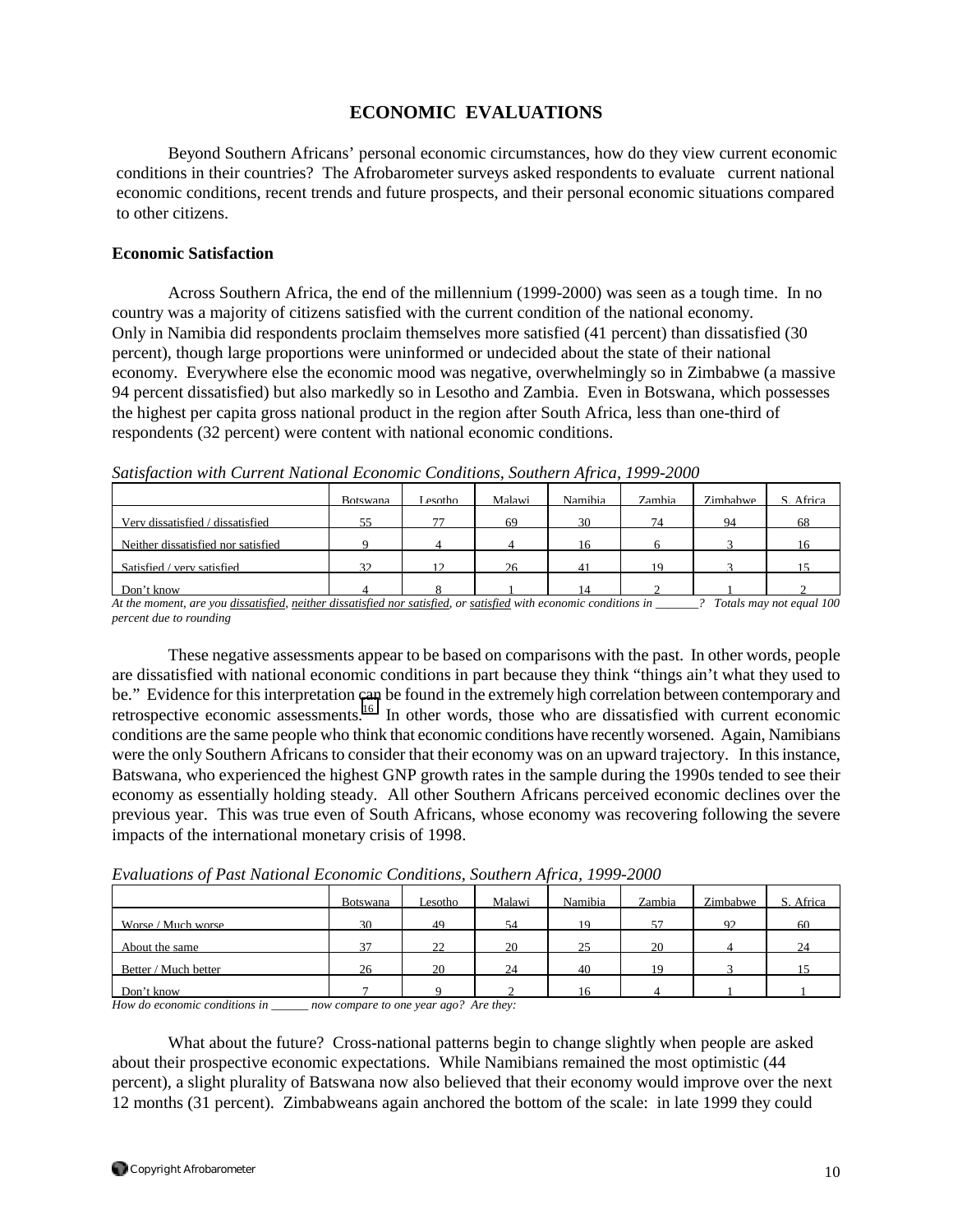hardly have been more pessimistic: only six percent expected the national economy to get better anytime soon.

|                      | <b>Botswana</b> | Lesotho- | Malawi | Namibia       | Zambia | Zimbabwe | Africa   |
|----------------------|-----------------|----------|--------|---------------|--------|----------|----------|
| Worse / Much worse   | 25              | 31       | 48     | 16            | -54    | 84       | 45       |
| About the same       | 26              | 14       | 17     | 18            | 14     |          |          |
| Better / Much better | 31              | 26       | 25     | 44            | 16     |          | $\gamma$ |
| Don't know           | 1 <sub>7</sub>  | 30       | 10     | $\mathcal{D}$ | 16     |          |          |

*Expectations of Future National Economic Conditions, Southern Africa, 1999-2000*

*What about in twelve months time? Do you expect economic conditions in \_\_\_\_\_ to be worse, the same, or better than they are now? (Totals may not equal 100 percent due to rounding )*

 Comparisons with data from previous surveys in South Africa reveal an important turnabout in popular expectations in that country. The July/August 2000 Afrobarometer survey represents a significant decline in economic confidence. With the possible exception of the period following the monetary crisis of mid-1998, public optimism about the country's economic future has always been quite high. Since 1994, optimistic expectations have provided a significant degree of buoyancy to an otherwise lukewarm set of economic evaluations, particularly among black South Africans. We also know from previous research that future economic expectations explain a good deal of South Africans' support for democracy.[17](#page-32-0) This only adds greater import to the fact that optimistic economic expectations dropped by over twenty percentage points from just before the June 1999 election to July/August 2000. And while optimism decreased amongst South Africans of all races, amongst blacks it dove from 63 percent in April 1999 to 34 percent in mid 2000.

*Evaluations of the National Economy In South Africa (1995 to 2000)* 

|           | Sept / Nov<br>1995 | June / July<br>1997 | September<br>1998 | Oct / Nov<br>1998 | Feb / March<br>1999 | April<br>1999 | Aug / Sept<br>2000 |
|-----------|--------------------|---------------------|-------------------|-------------------|---------------------|---------------|--------------------|
| Past Year | 30                 | 27                  | 25                | 32                | 29                  | 31            | 15                 |
| Present   | NA                 | 21                  | 17                | 25                | 20                  | 20            | 15                 |
| Future    | NA                 | 44                  | 34                | 50                | 47                  |               | 29                 |

*% who say the national economy has improved over the past year*

*% satisfied with present economic conditions* 

*% who expect the national economy to improve in the future.*

#### **Relative Deprivation**

Turning to personal (as opposed to national) economic conditions, we tried to discover how respondents saw themselves in relation to others: "Would you say that (your personal economic conditions) are worse, the same as, or better than other (people in your country)?" This interpersonal evaluation (often called "relative deprivation") has been identified by public opinion researchers as a key determinant of political behavior $18$ 

 Interestingly, by a significant margin in every country except Namibia, most respondents saw themselves as worse off than their fellow citizens. The constituency expressing a sense of relative deprivation was a clear majority in five countries: Botswana, Lesotho, Malawi, Zimbabwe, and Zambia. The inclusion of Botswana on this list suggests that, at least from a subjective perspective, economic growth in that country has not eliminated perceptions of social inequality. In fact, that very economic growth, applied unevenly, may have raised expectations and highlighted disparities in advancement. In other words, it is quite possible for a country to do better even while its citizens feel relatively worse off.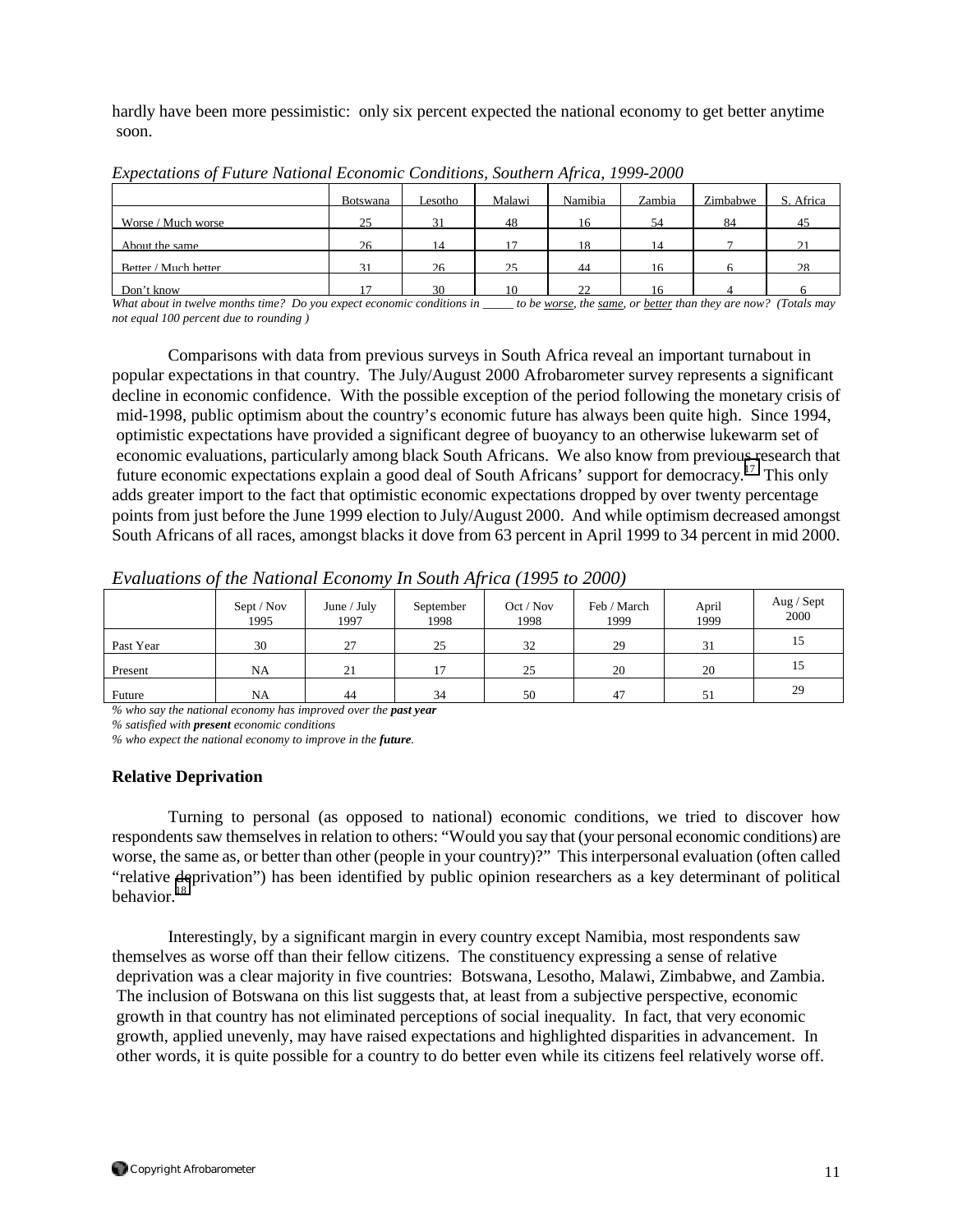|                                | Botswana | Lesotho | Malawi | Namibia | Zambia | Zimbabwe | Africa |
|--------------------------------|----------|---------|--------|---------|--------|----------|--------|
| Much worse/worse than others   | 52       | 66      | 52     | 37      | 57     | 65       | 49     |
| About the same as others       | 25       | 17      | 18     | 21      | 17     | 13       |        |
| Better/much better than others | 19       |         | 29     | 35      | 24     | 10       |        |
| Don't know                     |          |         |        |         |        |          |        |

*Comparison of Personal Economic Conditions, Southern Africa, 1999-2000*

*Now let us speak about your personal economic conditions. Would you say they are worse, the same, or better than others (Totals may not equal 100 percent due to rounding )*

Two important points should be highlighted in the South African data. First, among countries that keep reliable records of the income gap between the "haves" and the "have-nots," South Africa ranks as one of the most unequal societies in the world, second only to Brazil. Yet one-third of the South African respondents say that they are doing "about as same as others," the highest proportion in the region. Available evidence suggests that when making comparisons with others, South Africans refer primarily to people in their own communities (and because of *apartheid* housing patterns this means people from their own race group) rather than comparing themselves with historically advantaged whites. In fact, since 1997, the levels of black South Africans who feel deprived have actually been *lower* than other groups, an apparently astounding inversion of the true nature of economic realities in that country.

 At the same time, the proportions of South Africans, especially blacks, who feel relatively deprived has increased sharply since 1997. One possible explanation is that the government's home- grown structural adjustment package, GEAR (Growth, Employment, and Redistribution Program) and the accelerated development of a black middle class has exacerbated intra-racial inequalities. In absolute terms, there are now more blacks than whites in the top two categories in the country's official Living Standards Measure. And by most estimates, the gap between poor and wealthy blacks is now wider than between whites and blacks as a whole. The increased visibility of income inequalities among blacks may well have begun to generate a growing sense of deprivation and frustration amongst those left behind.

|          | Returned Chooned Continuou Compared to Office Sixty (0) Ruted 1997 to 2000) |                    |      |
|----------|-----------------------------------------------------------------------------|--------------------|------|
|          | 1995                                                                        | 1997               | 2000 |
| Total    | ے ر                                                                         |                    | ЭU   |
| Black    |                                                                             | 1Ψ                 | 48   |
| White    |                                                                             | ٠.                 | ou   |
| Coloured | υc                                                                          | $\sim$<br>∸        | 44   |
| Indian   | 1 V                                                                         | $\sim$<br><u>_</u> |      |

*Relative Personal Condition Compared to Other SAs (by Race 1994 to 2000)* 

*% worse / much worse* 

#### Government Management of the Economy

What do the residents of the Southern Africa region think about government management of the economy? The Afrobarometer surveys asked a range of questions about the government's "handling" of various policy areas, and we present the economic items in this battery.

Economic dissatisfaction is matched, at best, by lukewarm evaluations of government performance at economic management. In only two countries (Botswana and Namibia) did government receive, on balance, a positive rating in most policy areas. As with many other evaluations of their political and economic crisis, Zimbabweans were extremely negative.

Across the region, governments receive most favorable ratings with regard to the provision of education (a cross national average of 55 percent approval), water and electricity (52 percent) and health services (52 percent). Government performance in controlling inflation (24 percent) receives the lowest average score across countries, and in each country is one of the three most unpopular performance areas. Job creation (32 percent) and macro-economic management (35 percent) also receive negative responses.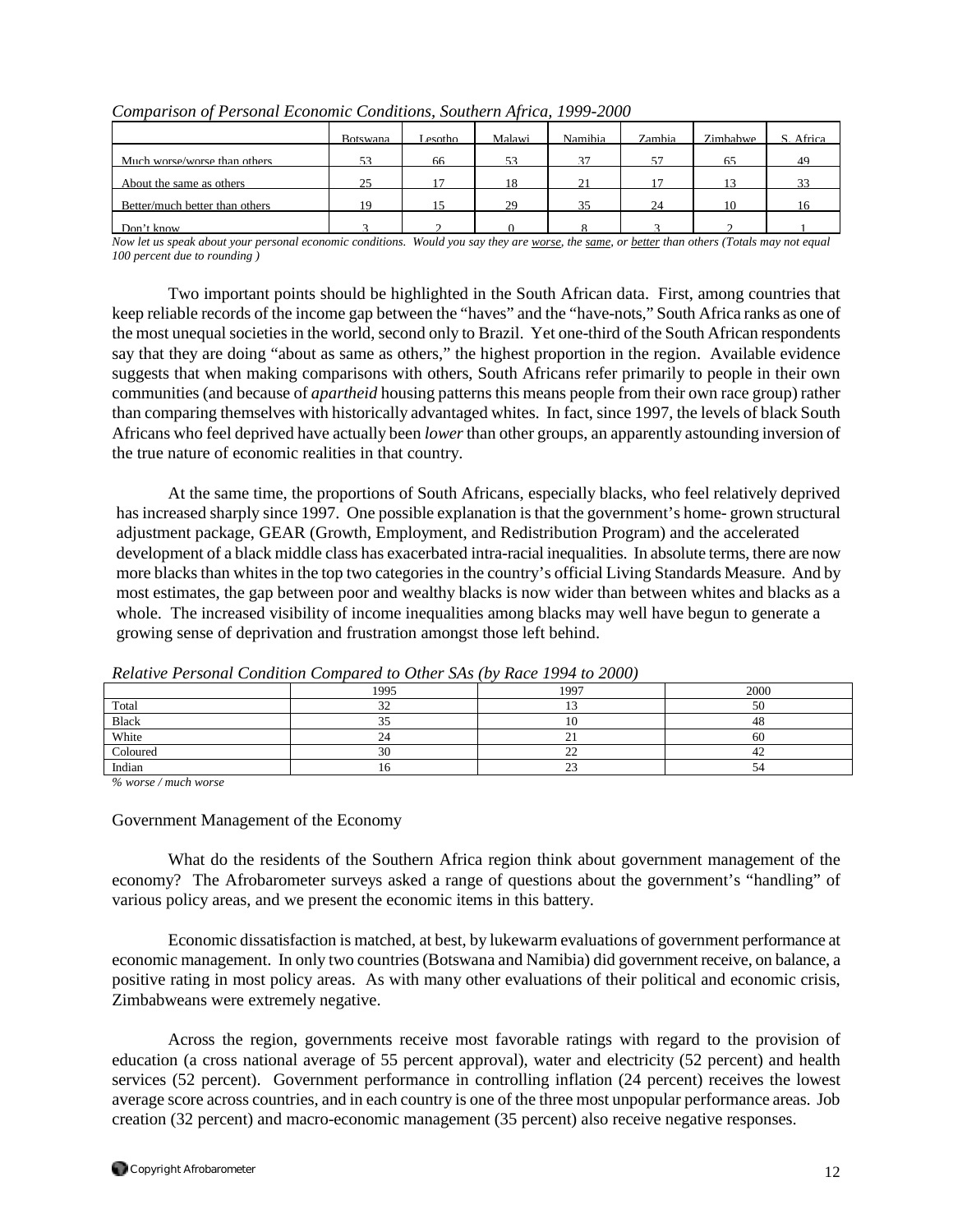|                                                      | <b>Botswana</b> | Zimbabwe | Zambia | Malawi | Lesotho | Namibia | South  |
|------------------------------------------------------|-----------------|----------|--------|--------|---------|---------|--------|
|                                                      |                 |          |        |        |         |         | Africa |
| Creating jobs                                        | 52              | 20       | 26     | 32     | 38      | 47      | 10     |
| Ensuring that prices remain stable                   | 41              | 14       | 28     |        | 20      | 38      |        |
| Improving health services                            | 69              | 35       | 37     | 46     | 50      | 62      | 43     |
| Addressing the educational needs of all              | 71              | 46       | 43     | 62     | 57      | 62      | 49     |
| Managing the economy                                 | 60              | 16       | 33     | 25     | 36      | 45      | 28     |
| Delivering basic services like water and electricity | 69              | 36       | 40     | 65     | 35      | 55      | 61     |
| Average                                              | 60              | 28       | 35     | 40     | 39      | 52      | 35     |

*Public Evaluations of Government Management of the Economy, Southern Africa, 1999-2000* 

*Now let's speak about the present government of this country. How well would you say the government is handling the following matters? Would you say very well, fairly well, not very well or not at all well, or haven't you heard enough about this to have an opinion? (% "fairly well / very well")* 

### **Explaining Economic Evaluations**

 Why were Southern Africans so melancholy about economic trends in 1999-2000? One possible answer is that pessimistic sentiments directly reflected the personal economic situations in which people found themselves. Another explanation might highlight people's knowledge and awareness of larger economic developments beyond their own circumstances.

We first constructed an *index of national economic evaluations* that summarizes present, retrospective, and prospective evaluations.<sup>19</sup> We then used multiple regression analysis to examine the collective and individual impact of a range of factors derived from demography (country of residence, race, rural-urban status, and gender), personal economic status (quality of housing, employment, and poverty) as well as knowledge and awareness (extent of formal education, level of interest in politics, and the extent to which people use newspapers and television for news).

 The results may be surprising. To be sure, the greater a person's level of poverty, the less they are satisfied with national economic conditions and trends. Yet poverty's impact on economic evaluations is modest. And it makes absolutely no difference to economic satisfaction as to whether one is employed, lives in a good house, is rural or urban, educated or uneducated. Nor does it matter how much one uses the news media (though there is a very slight impact of political interest). There is a clear tendency for older Southern Africans to be more negative about economic trends. We also see the persistent impact of cross-national and racial differences on the index of national economic evaluations. All other things being equal (e.g. education, employment or poverty) white, Coloured and Indian respondents are significantly more pessimistic than blacks. Batswana and Namibians are more optimistic than South Africans, while Zimbabweans, Basotho and Zambians are less optimistic (See Appendix, Model B).

What leads a person to feel relatively deprived? In search of an answer, we regressed perceptions of relative deprivation on the same set of independent variables used above. In this case, the most important factor is the level of poverty: the greater the level of experienced poverty the more likely one is to feel deprived compared to other citizens. Consistent with this finding, those who are employed are *less* likely to see themselves as relatively deprived. When we turn to knowledge and awareness, we see that – other things being equal – greater exposure to news media, higher levels of formal education, and higher levels of interest in politics are also all associated with *lower* levels of relative deprivation. At first glance, this may seem counterintuitive since greater awareness of how the rest of the country is doing might be expected to increase relative deprivation. But it appears that heightened exposure to the national economy as well as more education enables people to understand the broader national picture, the challenges facing the entire country, and conclude that "we are all in the same boat."

Again, important racial and national differences remain even once we take these other factors into account. White and Indian respondents are more likely to perceive relative deprivation than blacks.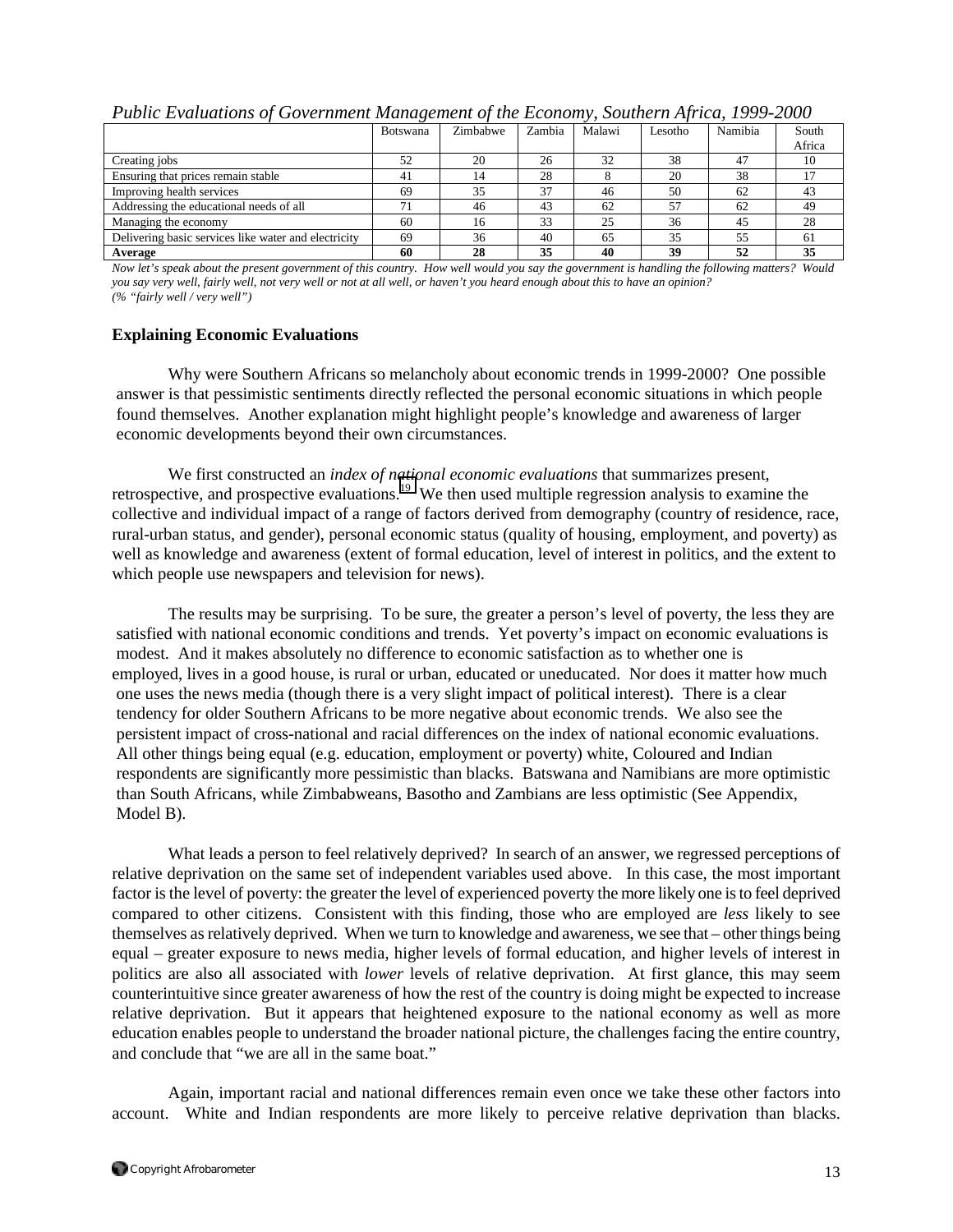Zimbabweans and Basotho are more likely to feel relatively deprived than South Africans. And Namibians, Malawians and Zambians are less likely to feel this way than are South Africans (See Appendix, Model C).

Finally, what factors are associated with popular evaluations of government economic performance? To answer this, we first constructed a summary *index of government economic performance* that provides a reliable average score of popular evaluations across six policy areas.<sup>20</sup> We then regressed these scores on the same set of independent variables. The results confirm that those who experience greater poverty are less likely to approve of government economic performance. Interestingly, those with full time jobs are also less likely to approve of government performance, as are urban respondents and older respondents. In terms of knowledge and awareness, higher levels of formal education lead to lower levels of approval, but higher levels of media use lead to *greater* approval. Taking all other factors into account, white, Coloured and Indian respondents are less approving of government economic management than blacks. *Ceteris paribus*, Namibians, Batswana and Basotho are more satisfied with their governments' performance than are South Africans, while Zimbabweans are less satisfied than South Africans (see Appendix, Model D).

 These findings are both encouraging and sobering. In a region marked by widespread poverty, it is encouraging that popular assessments of economic conditions or government economic management are not simply reflections of personal circumstances, though they are certainly shaped by them. People seem to be able to draw distinctions between how they as individuals or households are doing, and the overall direction of the national economy and the government's management of that economy. People without jobs or who live in unimproved houses do not feel substantially worse about economic conditions and prospects than their more privileged counterparts, suggesting that they have not abandoned hope. This disconnection between personal circumstances, national trends, and government macro-economic management provides political elites with a measure of leeway, since it moderates political demands.

But the other side of this coin is that citizens may be hard to satisfy. Even when people do find jobs, are able to afford better housing, or escape poverty, they may not necessarily become any more optimistic about the economy or government performance. They apparently look to a larger set of factors to decide about the direction of the national economy than changes in the health of their household budget. $2<sup>1</sup>$ 

Consistent and persistent racial differences in economic satisfaction are probably related to the effects of the drastic turnabout in political and economic power that have occurred in South Africa and Namibia. Even at the same levels of education or economic status, people of different races see themselves and the country going in very different directions. Blacks and whites may compare present trends and government performance not just with the previous year, but with how life used to be under *apartheid*. Across a whole range of areas, the same government policies (employment equity, to name just one example) may have very different implications for the interests of white versus black workers. In addition, racial stereotypes of black government may color minority groups' level of confidence in a majority-dominated government's ability to run the economy.

Finally, enduring cross-national differences reflect macro-economic and political trends in particular countries that are not captured by indicators of personal economic circumstances. For instance, the consistently negative impact of living in Zimbabwe is a good example. Regardless of real changes in personal circumstances, the policies of the Mugabe government have drastically reshaped Zimbabweans view of the country's economic prospects and stretched their patience to the limits.

Along these lines, we expected to find a positive correlation between a country's GDP growth rate, 1990-99 and the proportion of respondents who report satisfaction with the national economy. Although this relationship exists for the 12-country Afrobarometer sample, the correlation for the seven Southern African countries is weak and insignificant.<sup>22</sup> Instead, popular satisfaction with national economic conditions in Southern Africa is related to the extent of state intervention in the economy (measured as the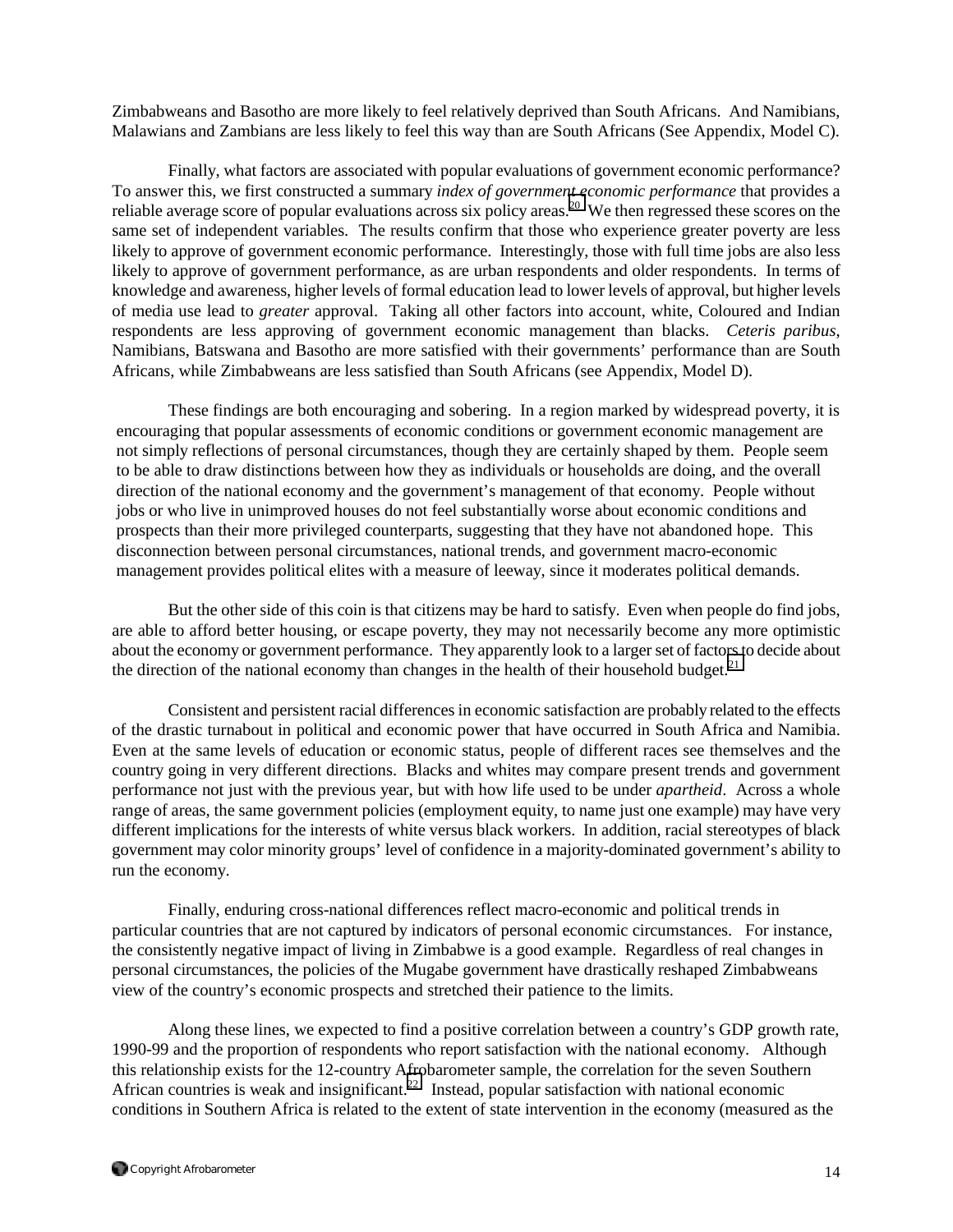annual average percentage of GDP (1990-99) accounted for by government consumption).<sup>23</sup> This suggests that Southern Africans derive economic satisfaction in response to interventions by a welfare-oriented state, a topic we now explore.

# **ECONOMIC VALUES**

 Where do Southern Africans position themselves in the great debate over the relevant roles of states and markets? Do they see themselves as autonomous economic agents, or would people prefer to rely on government as the chief source of well-being? Does the enduring poverty lead Southern Africans to value state intervention and regulation, or alternatively, have failed efforts at state planning created a receptive audience for neo-liberal economic policies, even among the poor?

#### **Self-Reliance or Dependence?**

To begin an exploration of economic values, the Afrobarometer surveys asked respondents to choose between two options: should ordinary people be responsible for their own success and well-being in life or should government take the main responsibility for ensuring public welfare? The results are mixed. At one extreme stands Malawi, where almost three-quarters value self-reliance (73 percent); at the other end is Zimbabwe, where just over one-third does so (37 percent). If there is any tendency in the data, it is for a slight majority to favor self-reliance in the region as a whole (a cross national average of 51 percent), as illustrated by the pattern of public preferences in Botswana, Zambia, and South Africa. Thus, across most countries in the region, we find significant minorities who would prefer government to act as the guarantor of improved living conditions. Interestingly, these figures are almost identical to responses to a similar item asked in seven former Soviet Republics in  $1989.<sup>24</sup>$  $1989.<sup>24</sup>$  $1989.<sup>24</sup>$ 

 What explains any cross-national differences? The frequency of self-reliant sentiments is essentially unrelated to a country's level of national wealth, the growth rate of its economy, or the proportions of its population employed in agriculture or industry. Instead, based on the contrasting cases of Malawi and Zimbabwe, popular attitudes toward self-reliance appear to be connected to the prevailing policy regime. Historically, the government of independent Malawi – especially under the minimalist economic policies of Hastings Banda – has provided relatively few services to its predominantly rural population of self-provisioning peasants. In Zimbabwe after 1980, however, the Mugabe government embarked on major spending programs to extend agricultural, educational and medical programs to the rural hinterlands, the political base of the ZANU-PF party. These distinctive policy regimes, and the politicians' promises that accompanied them, have helped to create divergent expectations about the extent to which people can rely on government.

|                                                                                                         | <b>Botswana</b> | Lesotho | Malawi | Namibia | Zambia | Zimbabwe | S. Africa |
|---------------------------------------------------------------------------------------------------------|-----------------|---------|--------|---------|--------|----------|-----------|
| People should be responsible for their<br>own success and well being.                                   | 48              | 43      | 73     | 54      | 50     | 37       | 52        |
| Government should bear the main<br>responsibility for ensuring the success<br>and well being of people. | 43              | 53      | 25     | 40      | 43     | 59       | 47        |
| Do not agree with either                                                                                | 4               |         | ◠      |         |        |          |           |
| Don't know                                                                                              |                 |         |        |         |        |          |           |

*Self Reliance versus Dependence, Southern Africa, 1999-2000*

*Totals may not equal 100 percent due to rounding*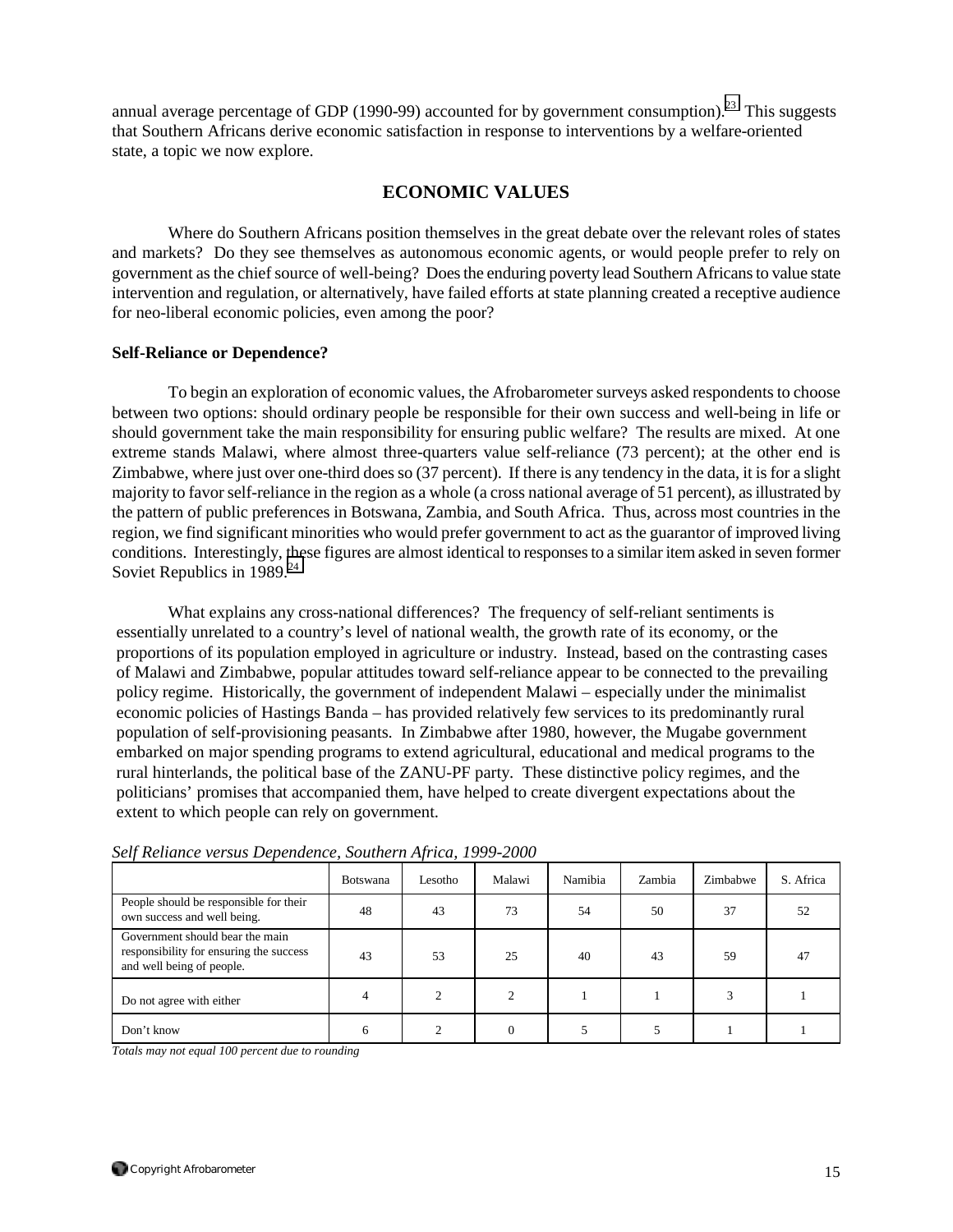### **Freedom to Earn or Controls on Income Inequality?**

 If people use their own initiative to get ahead economically, one likely result is that some will gain more than others. Given the reputedly egalitarian nature of African traditions, it might be expected that there would be little popular tolerance for income inequalities. To tap this, we again asked respondents to choose between two options: Should people be free to earn as much as they can, even if this leads to large differences of income? Or should government place limits on how much rich people can earn, even if this discourages some people from working hard?

 Southern Africans were surer of themselves in this instance. In six out of seven countries (and by absolute majorities in five of the six), more people valued freedom to maximize income than called for government restraints on the rich. This suggests a need to reconsider, or at least temper, the typical claim about egalitarian preferences among Africans. Once more, Malawians were the most economically liberal and Zimbabweans expressed the most communitarian views. The fact that Batswana were again ambiguous suggests not only that many citizens of Botswana prefer to rely on the largesse of a well -endowed and interventionist state, but that they harbour concerns that the country's present development strategy is exacerbating income inequality.

|                                                                                                                                   | <b>Botswana</b> | Lesotho | Malawi | Namibia | Zambia | Zimbabwe | S. Africa |
|-----------------------------------------------------------------------------------------------------------------------------------|-----------------|---------|--------|---------|--------|----------|-----------|
| People should be free to earn as much<br>as they can, even if this leads to large<br>differences in income.                       | 48              | 59      | 72     | 65      | 59     | 45       | 64        |
| Government should place limits on how<br>much rich people can earn, even if this<br>discourages some people from working<br>hard. | 41              | 34      | 22     | 24      | 35     | 51       | 32        |
| Do not agree with either                                                                                                          |                 | 4       | 4      | 4       |        |          |           |
| Don't know                                                                                                                        | Q               |         |        |         | 3      | 3        |           |

*Tolerance of Income Inequality, Southern Africa, 1999-2000*

*Totals may not equal 100 percent due to rounding* 

### **Who is Responsible for Job Creation?**

 Given the widespread unemployment observed earlier in this paper and its strong connection to poverty, we wondered whether respondents thought that the government or the people themselves were responsible for generating employment. The same general patterns obtained, with Malawians and Namibians exhibiting strong preferences for individual entrepreneurship; however, majorities preferred government job provision in South Africa, Lesotho and, again, Zimbabwe.

#### *Responsibility for Job Creation*

|                                                       | <b>Botswana</b> | I esotho | Malawi | Namibia | Zambia | Zimbabwe | South  |
|-------------------------------------------------------|-----------------|----------|--------|---------|--------|----------|--------|
|                                                       |                 |          |        |         |        |          | Africa |
| The best way to create jobs is to encourage people to | 57              | 39       | 68     | 63      | 47     | 41       | 42     |
| start their own large or small businesses.            |                 |          |        |         |        |          |        |
| The government should help to provide employment      | 38              |          | 30     |         | 48     | 55       |        |
| for everyone who wants to work.                       |                 |          |        |         |        |          |        |
| Do Not Agree With Either                              |                 | 12       |        |         |        |          |        |
| Don't Know                                            |                 |          |        |         |        |          |        |

*Totals may not equal 100 percent due to rounding* 

#### **Tolerance for Economic Risk**

In a market economy, reward often entails risk. We wondered whether Southern Africans are willing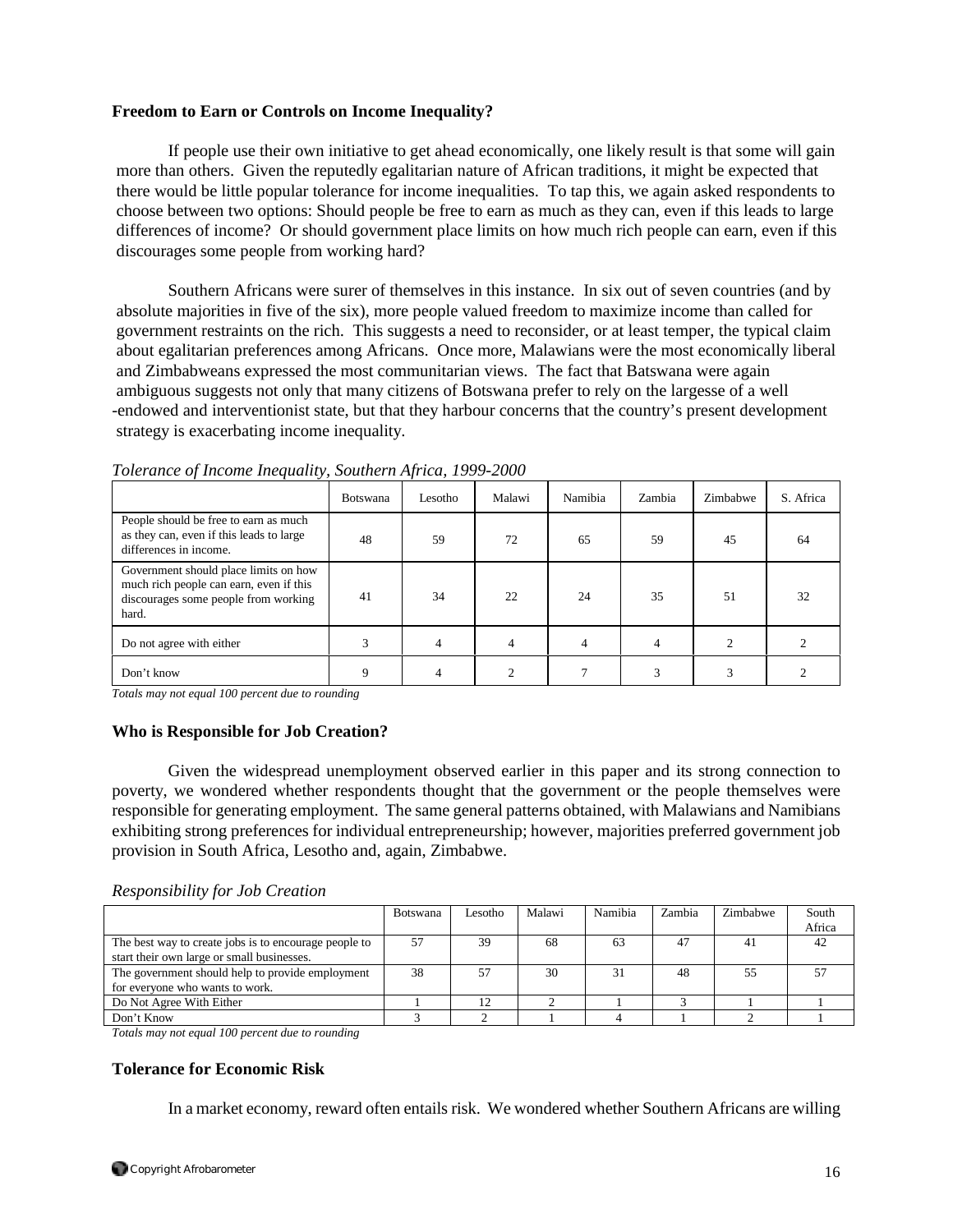to stake personal resources in their quest for private income-earning opportunities. Would they invest their own savings or borrow money to pursue an idea for a business? Or would they avoid trying to start a new business because it might lose money? On this issue, the respondents seemed to cast doubt aside. Everywhere, clear majorities (over 75 percent in five countries) said that they would be willing to risk money by investing in a personal enterprise. While Malawi again led the pack, even Zimbabweans strongly favored the entrepreneurial option. Indeed the findings are so overwhelmingly risk-oriented that we are led to query whether they are accurate, especially since vulnerable populations are supposed to be risk-averse.<sup>25</sup> On one hand, the choice to invest capital may be too hypothetical for many respondents to envisage. Or they may take a relaxed attitude to borrowing, thinking that it only jeopardizes someone else's money. On the other hand, tolerance for economic risk may be more widespread than usually thought among Southern Africans, most of whom say they would like to take advantage of new opportunities to start their own (small or large) businesses.

|                                                                                                                                     | <b>Botswana</b> | Lesotho | Malawi | Namibia     | Zambia | Zimbabwe | S. Africa |
|-------------------------------------------------------------------------------------------------------------------------------------|-----------------|---------|--------|-------------|--------|----------|-----------|
| If a person has a good idea for business,<br>they should invest their own savings or<br>borrow money to try and make it<br>succeed. | 78              | 59      | 89     | 52          | 80     | 77       |           |
| There is no sense in trying to start a<br>new business because it might lose<br>money.                                              | 13              | 27      | 10     | 35          | 10     | 16       | 20        |
| Do not agree with either                                                                                                            |                 | 6       |        | 4           | 6      | 3        |           |
| Don't know                                                                                                                          |                 |         |        | $\mathbf Q$ |        | 3        |           |

*Tolerance for Economic Risk, Southern Africa, 1999-2000*

*Totals may not equal 100 percent due to rounding* 

 To summarize, significant proportions of Southern Africans value various aspects of personal economic independence. They recognize that, as individuals, they have roles to play in economic development. By slim margins they would prefer to rely on their own efforts to ensure personal well being than to wait for government provision, and to create jobs through entrepreneurship. By a substantial margin they accept income inequality as the price of economic opportunity; and overwhelmingly they say that they would take risks to get ahead economically.

#### **State or Market?**

Are these micro-level attitudes, which refer to basic values about the role of individuals in the economy, matched by preferences for markets (rather than states) as the appropriate way to organize the macroeconomy? Not necessarily. Remember that we reported earlier on the positive connection between the extent of state intervention and the level of popular economic satisfaction. The Afrobarometer surveys reveal various ways in which people remain committed to the role of the state and express skepticism about free markets.

 Respondents were asked to say who should take the main responsibility for delivering a list of important economic services: should it be government, private business, individuals, or some combination of these providers? People overwhelmingly preferred government to take charge. The list of relevant economic services is provided in the table below in the order prioritized by respondents. First, a majority of people in every Southern African country wants government to be responsible for providing seasonal agricultural credit to farmers (at a regional average of 67 percent). This preference probably reflects a well-founded conviction that private banks will rarely make loans to medium- and small-scale agricultural producers. Second, almost as many people (63 percent) want government to be the principal dispenser of schools and health clinics. Knowing that faith-based service providers (e.g. mission stations) have greatly reduced coverage of these services in recent years, rural people may have a hard time even imagining private sector alternatives to government schools and clinics. As such, the majority of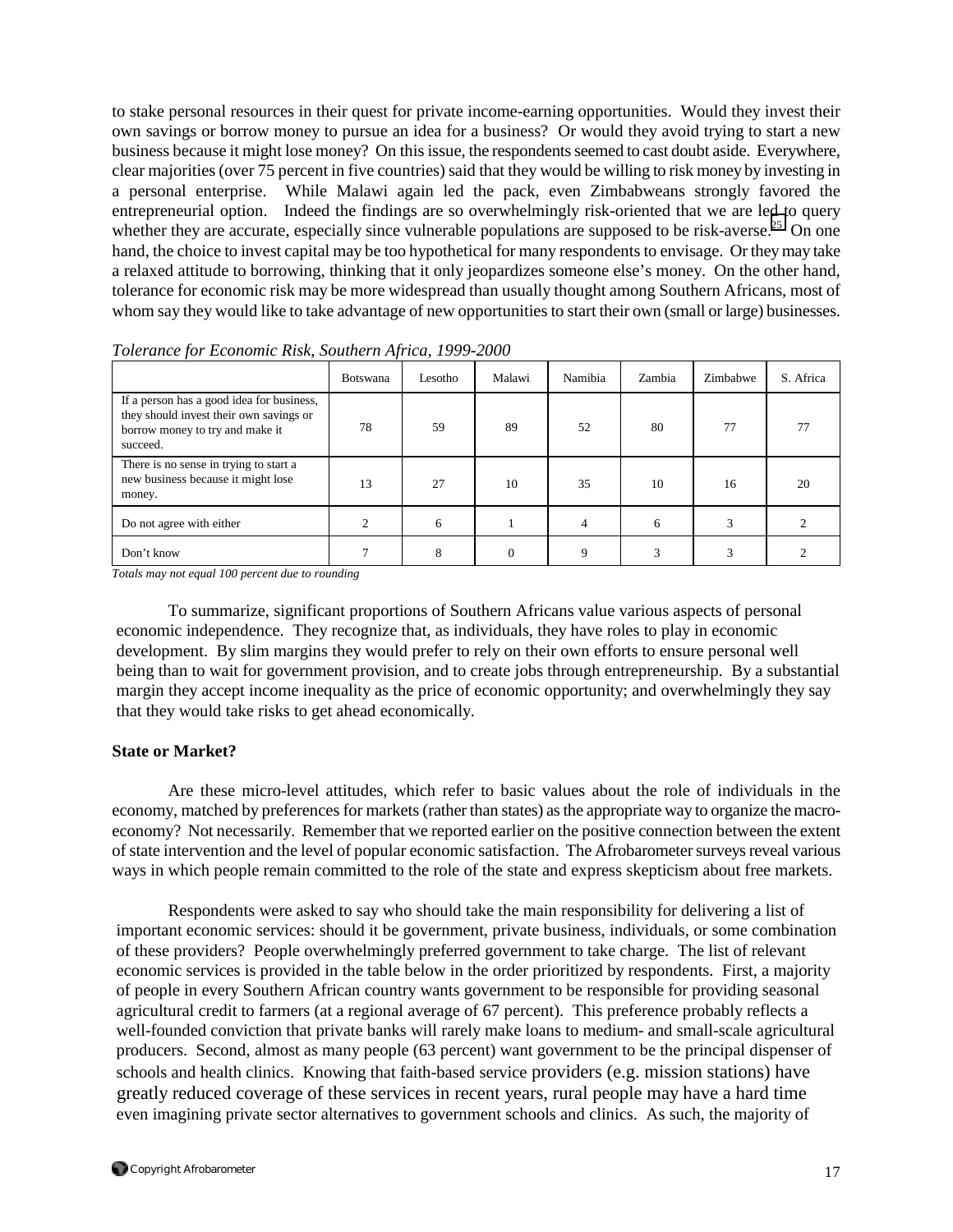citizens are consistently committed to public education and medicine as the preferred modalities in every country.

|                                                                                  | <b>Botswana</b> | Lesotho | Malawi | Namibia | Zambia | Zimbabwe | S. Africa |
|----------------------------------------------------------------------------------|-----------------|---------|--------|---------|--------|----------|-----------|
| Helping farmers borrow money to<br>improve production of livestock and<br>crops. | 76              | 84      | 70     | 51      | 76     | 62       | 53        |
| Providing schools and clinics                                                    | 67              | 69      | 50     | 72      | 57     | 53       | 76        |
| Buying and selling [the main national<br>commodity ]                             | 77              | 49      | 38     | 43      | 75     | 42       | 45        |
| Creating jobs                                                                    | 48              | 74      | 52     | 41      | 57     | 48       | 47        |
| Reducing crime                                                                   | 31              | 68      | 50     | 42      | 60     | 48       | 53        |
| <b>Building houses</b>                                                           | 35              | 45      | 28     | 40      | 44     | 35       | 63        |

*Preference for Public Provision of Services, Southern Africa*, *1999-2000*

*Here is a list of things that are important for the development of our country. In your opinion, who should take the main responsibility for these things? Is it government, private business, individuals, or some combination of these? Percentage choosing "government"*

On average, though by a slimmer majority (53 percent), Southern Africans even prefer that the government direct the marketing of the country's main export commodity.[26](#page-32-0) This is a somewhat surprising result given the poor performance of many para-statal marketing boards at operating profitably in the sagging crop and mineral markets of the 1970s and 1980s. It also indicates that the privatization of public corporations, or the liberalization of their markets during the 1990s, has not met with widespread public approval. Only in Malawi does public sentiment tilt toward the involvement of private businesses or individual merchants in commodity trading, in this case in the buying and selling of burley tobacco.

 By the same margin (52 percent), people see the government as responsible for providing employment. Only an average of seven percent in each country see the private sector (businesses and individuals) as the main providers, though 40 percent consider employment generation as a shared public -private responsibility. Basotho, who possess few paid alternatives to migrant labor organized through bilateral government agreements, display the heaviest commitment to public employment (74 percent). Not surprisingly, people are more likely to regard individual and corporate entrepreneurs as contributors to job creation in the countries that have the largest private sectors. Indeed, absolute majorities (over 50 percent) see job creation as a shared public-private responsibility in Botswana, Namibia, South Africa, and Zimbabwe.

When it comes to reducing crime, Southern Africans seem to be groping for creative solutions. Respondents see this task as a purely governmental function in just two countries: Lesotho (68 percent) and Zambia (60 percent). Everywhere else, significant proportions see crime control as a *shared* responsibility, especially in Zimbabwe (51 percent), Namibia (56 percent), and Botswana (65 percent). South Africa, which has experienced severe increases in crime since 1994 and is now one of the most violent societies in the world, has the most active efforts to combat crime through public-private partnerships. Yet respondents still think that *government* should play the primary role (53 percent). Interestingly, in all countries where mass opinion supports the idea of institutional partnership for this critical public function, respondents think that three-way partnerships (government-business-individuals  $= 22$  percent) are preferable to two-way partnerships (government and individuals  $= 15$  percent, government and business  $= 3$  percent). Government-business partnerships for crime control are almost twice as popular in South Africa (5 percent) than in the region as a whole.

The only economic function that is broadly seen as a private responsibility is building houses. On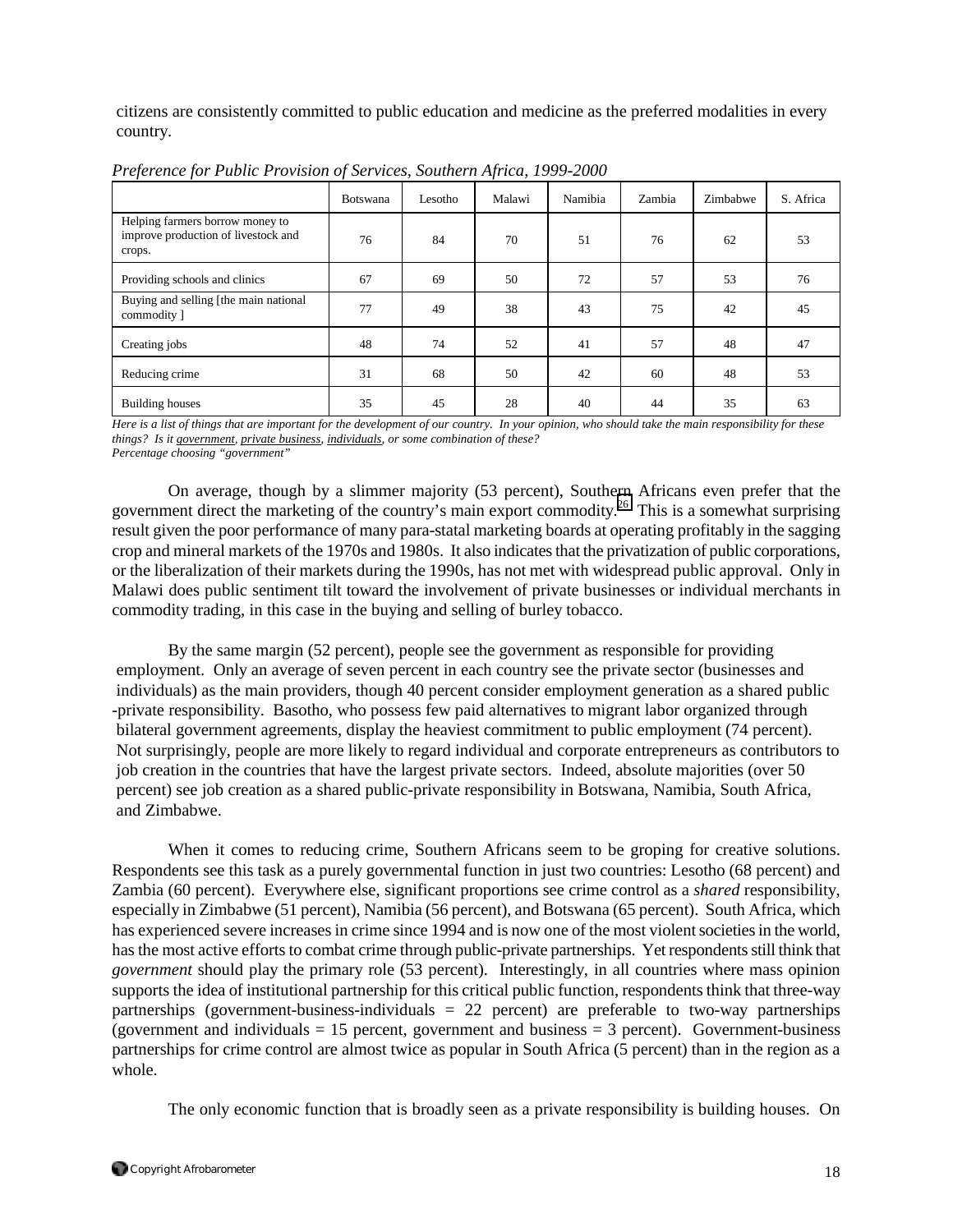average across the region, an average of just 41 percent across all countries regard domestic dwelling construction as a government duty. The regional average is pulled up by South Africa, the one country where a majority of people (63 percent) think that the state is obliged to build houses. This orientation reflects both the policy legacy of *apartheid*, in which public construction projects were a cornerstone of residential segregation, and the ANC-government's crash program of house building begun in 1994 under the RDP. Otherwise, most people in the region think housing is most properly provided by individuals operating in an open market, rather than by the state. On this issue, Malawians (only 28 percent favor a government monopoly), along with Batswana and Zimbabweans (35 percent), are the most market-oriented of all.

### **Explaining Economic Values**

 What shapes these economic values? Are they simply a function of an individual's economic conditions, with poor people more likely to depend on government? Or are values affected by economic evaluations? For example, does dissatisfaction with a government mismanagement of the economy lead people to prefer an expanded role for markets?

In an effort to find answers, we first created an *index of personal economic independence* that summarizes respondents' values on self-reliance, job creation, and freedom to earn.<sup>27</sup> To try to explain these values, we regressed the index on the same set of independent variables described earlier, adding to them the respondents' evaluations of the economy and government management.

As might be expected, those who live in poverty are less likely to value personal economic independence and more likely to turn the state to provide for their welfare.<sup>28</sup> Conversely, greater exposure to knowledge and information (as measured by formal education, exposure to news media, interest in politics, and political efficacy) increases personal economic independence. Also, those who are more satisfied with government management of the economy and with national economic trends are more likely to value independence while those who feel economically deprived are less likely to do so. Significant cross-national differences remain even after controlling for all the factors just mentioned. Citizens of every country except Zimbabwe are more likely to value personal economic independence than are South Africans. Also, whites are more likely to value independence than blacks, even after controlling for all other factors (See Appendix, Model E).

 To explore why Southern Africans seem to prefer states above markets in the provision of most economic services we developed an *index of preference for service provision.* It summarizes preferences for private versus public delivery mechanisms for the six economic functions reviewed above (agricultural credit, schools and clinics, export marketing, job creation, reducing crime, and building houses). <sup>29</sup> We then used the same set of independent variables to try and predict the index.

Again, those who endure poverty are less likely to prefer private provision of economic services, though employment status and housing conditions make no difference. Similarly, exposure to information and knowledge lead to greater preferences for private provision. In fact, formal education is a stronger predictor than even poverty, with higher levels of education leading to greater preference for private provision. Other factors such as greater media use and political efficacy, as well as satisfaction with economic trends also contribute to preferences for private provision. Cross national, and some racial differences also play an independent role Citizens of every country except Botswana and Zambia are more likely to favor private provision than South Africans; and whites and Asians are more likely to prefer private provision than blacks, controlling for all other factors (See Appendix, Model F).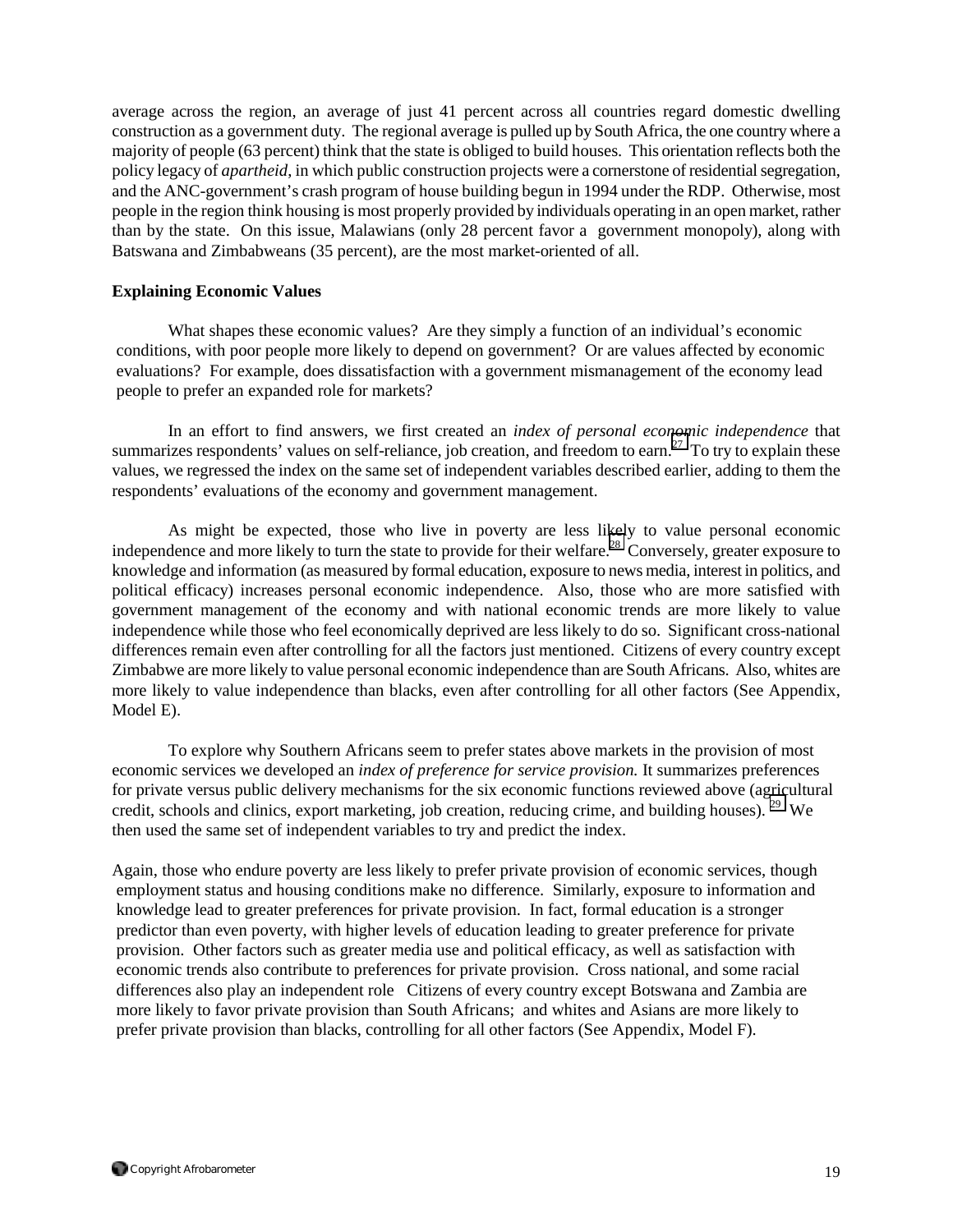### **ECONOMIC POLICY PREFERENCES**

#### **Awareness of Adjustment**

We turn, finally, to consider what Southern Africans think about market liberalization. An obvious starting point is to ask whether people have ever heard about their country's economic structural adjustment program (SAP). Because there was no identifiable adjustment program, per se, in Botswana, Lesotho and Namibia, research teams in those countries did not ask this and related questions. Thus, for a few items, we can only present responses for four countries.

|                                    | Malawi | Zambia | Zimbabwe | S. Africa |
|------------------------------------|--------|--------|----------|-----------|
| Yes. I have heard about the SAP    |        | 42     |          |           |
| No, I have not heard about the SAP | 4      | 54     |          | -80       |
| Don't know                         |        |        |          |           |

*Knowledge of Structural Adjustment Programs, Southern Africa, 1999-2000*

*Have you ever heard anything about the government's Structural Adjustment Program, or haven't you had a chance to hear or read about this yet?* 

There is more variation in awareness of adjustment than on any other item studied here.<sup>30</sup> At one extreme, 85 percent of Zimbabweans claim to have heard of the country's Economic Structural Adjustment Program, known colloquially as ESAP. Introduced in 1991, ESAP aimed at liberalizing trade by reducing import tariffs and providing incentives to promote exports. But widespread drought and uncontrolled budget deficits meant that reform was followed by recession and inflation, notably in food prices.<sup>31</sup> The government repeatedly tried to blame these consequences on the World Bank and International Monetary Fund, at whose instigation the adjustment programs had been introduced. As such, ESAP terminology entered public discourse and popular culture ("Elastic Stomach Adjustment Program!", "Eat Sadza And Perish!"), including pop songs.[32](#page-32-0) Thus, many Zimbabweans learned about the program, usually attaching to it a negative connotation.

At the other extreme, only 13 percent of South Africans recognize the Growth, Employment and Redistribution policy, commonly known as GEAR. This stands in stark contrast to the program's prominent visibility in elite debate. Launched in 1996, GEAR was a home-grown, macro-economic policy document that was consistent with the preferences of international financial institutions, foreign investors and local business community. It aimed to create a competitive platform for export-led growth, a fiscally disciplined public budget, a flexible labor market, and the privatization or streamlining of public agencies.<sup>33</sup> It has consistently drawn the ire of the alliance partners of the governing African National Congress, the South African Congress of Trade Unions, and the South African Communist Party. Perhaps because it downplayed social redistribution in favor of economic growth, GEAR never gained the public currency of the RDP. Indeed, by claiming that GEAR was simply a means to implement the goals of the RDP, the government never actively publicized the adjustment program that was the cornerstone of its macro-economic strategy. It is in this context that South Africans' stunningly low public awareness of GEAR must be understood.

Malawi and Zambia are more representative of the region as a whole in that about half of the adult population have heard of the national economic structural adjustment program and about half have not. Some policy makers might see this as a setback: after years of sustained efforts to induce government to reorient their economies toward the market, large proportions of intended beneficiaries in at least three Southern African countries claim to be ignorant that such a strategy even exists. On the other hand, other policy makers might see this as a blessing; public awareness of the government's adoption of an adjustment program may be damaging as it signals the government's impotence in the face of international pressure and an externally imposed constraint on democratic choice.<sup>[34](#page-32-0)</sup>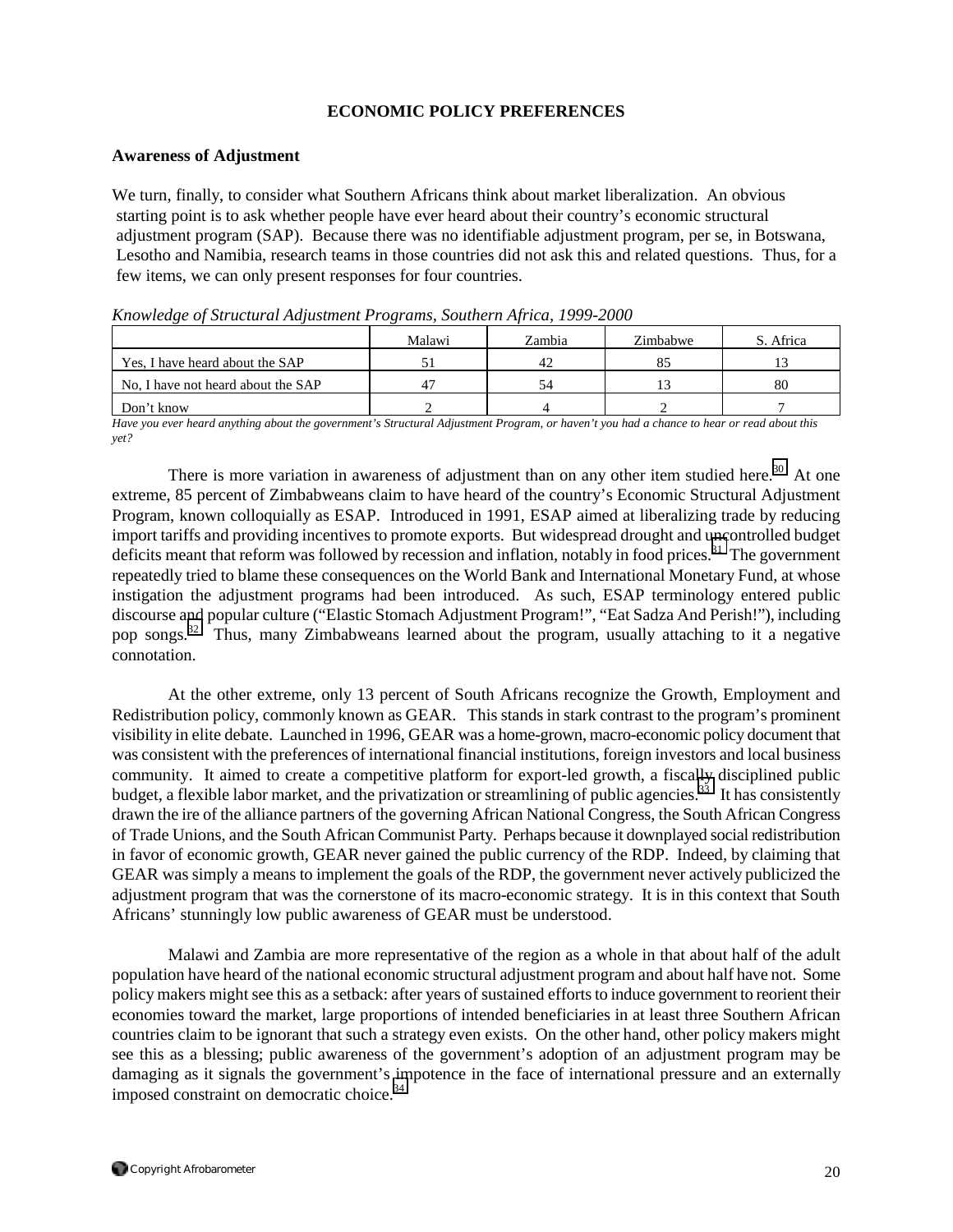Beyond mere name recognition, however, Southern Africans undoubtedly know about adjustment as they come into contact with specific policy reforms and experience the consequences on their lives. In the next section we break down the economic reform package by asking people whether they support or reject various component policies.

#### **Support for Adjustment**

Without the benefit of much empirical evidence, commentators often assert that Africans are either "for" or "against" (usually "against") adjustment. But structural adjustment is a complex package of reforms that citizens do not have to accept or reject in wholesale fashion. Accordingly, we broke the typical adjustment package into four constituent policy elements that ordinary people would tend to encounter: user fees, consumer prices, privatisation, and reduction in the size of the civil service.

First, we examine preferences toward user fees. A major goal of economic stabilization is to reduce public budget deficits. A standard method for controlling runaway expenditures is to introduce cost-sharing in the provision of public services. Citizens who use such services are asked to pay a fee that helps to offset the real cost of service delivery. As part of economic reform programs in the Southern Africa region, fees have been introduced for basic health care services, which usually require outpatients to contribute to the cost of medical consultations or prescription drugs.

We asked respondents to choose: Is it better to be able to visit clinics and get medicines for free, even if the standards of health care are low? Or is it better to raise health care standards, even if you have to pay medical fees? Perhaps in sharp contrast to what we might expect, in all seven countries, more people preferred the reform option (impose fees, raise standards) to the *status quo ante* (no fees, low standards). In some cases the reform constituency was far larger than the anti-reform faction (see Lesotho, Botswana and South Africa) but in other places the reform majority was slim (see Malawi and Namibia). Despite the fact that people grumble about the burden of paying user fees for social services, they are nonetheless willing to do so. In return, however, they insist that standards of services must rise.

|                                                                                                                                   | <b>Botswana</b> | Lesotho | Malawi | Namibia | Zambia | Zimbabwe | S. Africa |
|-----------------------------------------------------------------------------------------------------------------------------------|-----------------|---------|--------|---------|--------|----------|-----------|
| It is better to raise health care standards,<br>even if we have to pay medical fees.                                              | 56              | 66      | 48     | 49      | 51     | 58       | 59        |
| It is better to be able to visit clinics and<br>get medicine for free, even if it means<br>we cannot raise health care standards. | 35              | 29      | 44     | 44      | 43     | 36       | 37        |
| Do not agree with either                                                                                                          |                 |         |        | 4       |        | h        |           |
| Don't know                                                                                                                        |                 |         |        |         |        |          |           |

*Attitudes towards User Fees for Health Care, Southern Africa, 1999-2000*

*Percentage agreeing "somewhat" or "strongly"* 

*Totals may not equal 100 percent due to rounding* 

Second, we look at attitudes toward market pricing. In several Southern African countries in the 1980s, subsidies for staple foodstuffs and other basic consumer goods ballooned to the largest item in the government budget. Economic stabilization has required the removal of subsidies for basic consumer goods, allowing prices to find their own levels in the marketplace. One happy side effect of "getting the prices right" for consumer goods is that supplies usually expand to meet demand, thus putting an end to policy-induced shortages. Goods flood onto once-empty supermarket shelves. While consumers may have to pay higher prices for these goods, they no longer have to queue up in the early hours of the morning, as Zambians did just to buy bread.

The survey choice here was: Is it better to have a variety of goods available in the market, even if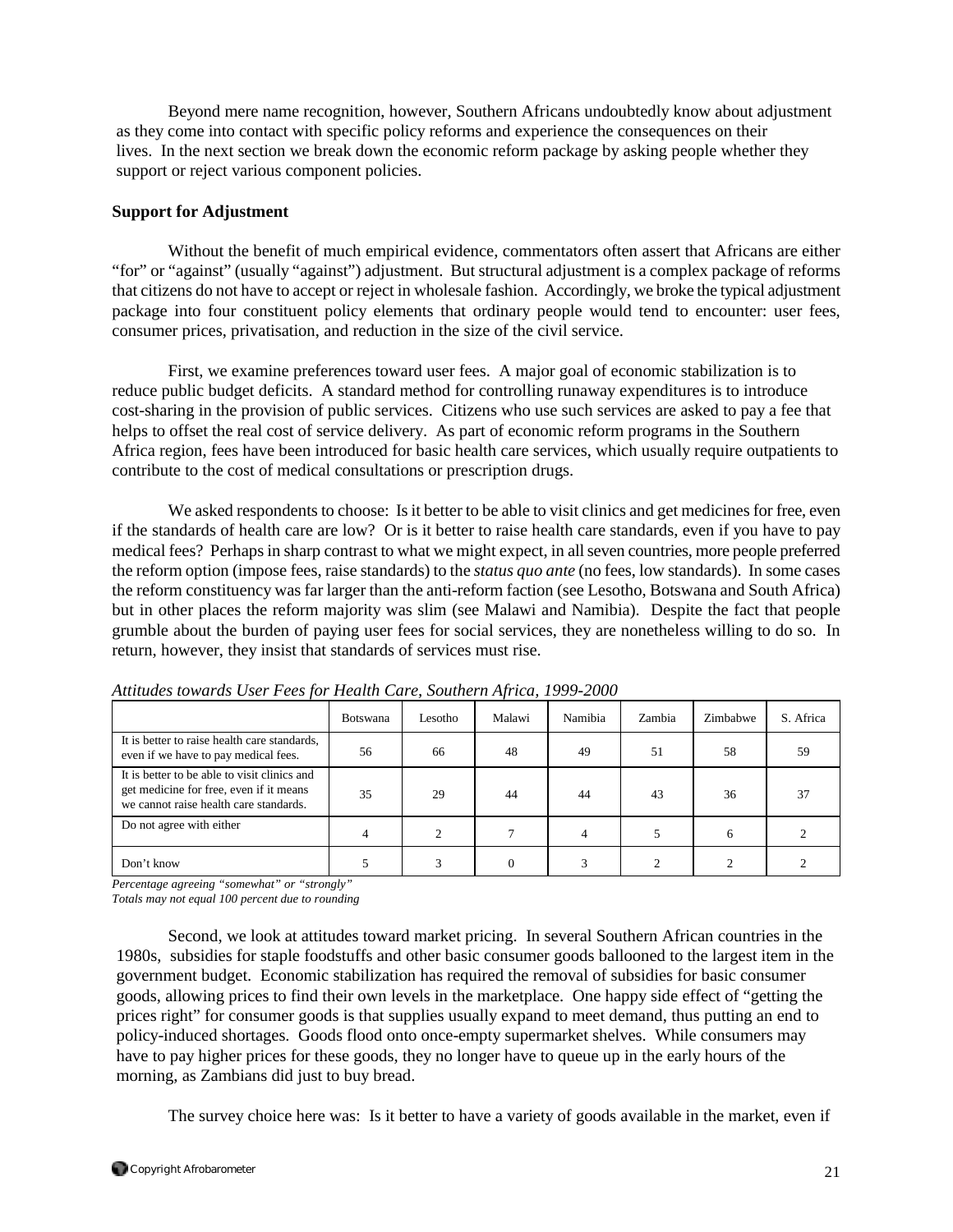Prices are high? Or is it better to have low prices, even if there are shortages of goods? In this instance we find a measure of support for market-oriented reform, but it is far from resounding or widespread. To be sure, people prefer market pricing to the combination of price subsidies and shortages in four countries (Botswana, Namibia, Zambia, and South Africa). This evidence of popular support for "getting the prices right" is offset by the fact that this policy reform is supported by a clear majority in only one country: Zambia. Zambia's exceptionalism is probably due to popular memories of severe policy-induced consumer goods shortages during the 1980s, leading Zambians to reject the hardships associated with the old economic regime. But in Zimbabwe, Lesotho and Malawi, where markets have never been so distorted as to induce sustained shortages of staple foods, people remain more solidly attached to price controls. And while a balance of South Africans do prefer market pricing, the large minority supporting price controls in this country is also probably connected with its lack of experience with severe shortages.

|                                                                                                           | <b>Botswana</b> | Lesotho | Malawi | Namibia | Zambia | Zimbabwe | S. Africa |
|-----------------------------------------------------------------------------------------------------------|-----------------|---------|--------|---------|--------|----------|-----------|
| It is better to have a wide variety of<br>goods and many goods in the market,<br>even if prices are high. | 50              | 38      | 41     | 45      | 59     | 43       | 49        |
| It is better to have low prices, even if<br>there are shortages of goods.                                 | 32              | 45      | 52     | 34      | 31     | 50       | 43        |
| Do not agree with either                                                                                  |                 | 8       | 6      | 15      | 8      |          |           |
| Don't know                                                                                                | 11              | 8       |        |         |        |          |           |

*Attitudes towards Market Pricing, Southern Africa, 1999-2000*

*Percentage agreeing "somewhat" or "strongly"* 

*Totals may not equal 100 percent due to rounding* 

Third, we turn to public opinion on privatization. We asked: Should the government sell its factories, businesses and farms to private companies and individuals? Or should it retain ownership of these enterprises? The Southern African responses amount to a strong anti-reform reaction. In contrast to support for basic efforts to stabilize public budgets, we find little popular support for the institutional reforms associated with economic structural adjustment. For example, there is little mass enthusiasm for the state to divest itself of public corporations. Nowhere in the region do majorities favor privatization. In many places, this policy is rejected by a large margin. In Zambia, for example, where the survey took place shortly before the government finalized its sale of the copper mines, two out of three citizens opposed the divestment of public companies. Only in Botswana (where the diamond mines have long been under joint ownership) do more people prefer privatization.

| Attitudes towards Privatization, Southern Africa, 1999-2000 |  |  |
|-------------------------------------------------------------|--|--|
|-------------------------------------------------------------|--|--|

|                                                                                                    | <b>Botswana</b> | Lesotho | Malawi | Namibia | Zambia | Zimbabwe | S. Africa |
|----------------------------------------------------------------------------------------------------|-----------------|---------|--------|---------|--------|----------|-----------|
| It is better for the government to sell its<br>businesses to private companies and<br>individuals. | 49              | 29      | 32     | 31      | 29     | 42       | 44        |
| Do not agree with either                                                                           |                 | 6       |        |         |        | 3        |           |
| The government should retain<br>ownership of its factories, businesses<br>and farms.               | 36              | 61      | 56     | 57      | 66     | 48       | 49        |
| Don't know                                                                                         | 13              |         | 8      | 8       |        | 8        |           |

*Percentage agreeing "somewhat" or "strongly"* 

*Totals may not equal 100 percent due to rounding* 

Fourth, and finally, we examine attitudes to public sector reform. Many economists now acknowledge that political and managerial reforms are necessary in order to restore growth to African economies. Even international financial institutions based in Washington, D.C. have come to include good governance initiatives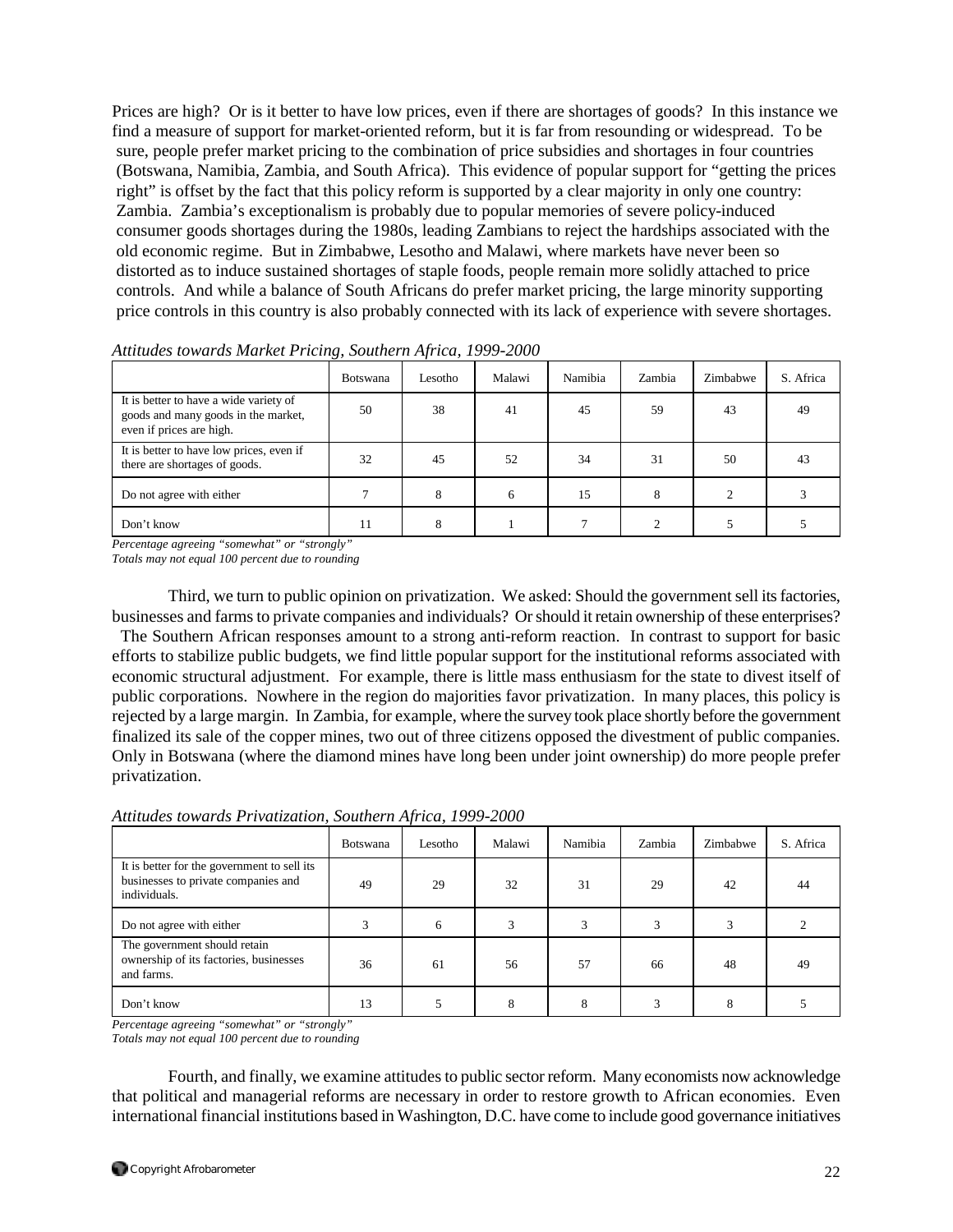in their adjustment and poverty alleviation programs.<sup>35</sup> A core element in these initiatives is the rehabilitation of run-down civil service institutions by reducing the size of the personnel establishment and improving professionalism and efficiency. Inevitably, some public employees will lose their jobs in the process, even as others become better trained, better paid, and better motivated.

 To get at this aspect of public sector reform, respondents were asked to choose between the following statements. Either "The government cannot afford so many public employees, so it should lay some of them off"; or "All civil servants should keep their jobs, even if paying their salaries is costly to the country." The results show that there is even less support for civil service retrenchment (32 percent) than for privatization (37 percent), with barely one out of five people in four countries supporting this policy. The only exception is Zimbabwe, where more than half (51 percent) approve of retrenchment. Our interpretation of this anomaly is that Zimbabweans are reacting against the abusive patronage practices of ZANU-PF which have bloated government bodies with unqualified political appointees and closed public employment to those deemed politically disloyal.

|                                                                                                                                      | Botswana | Lesotho | Malawi | Namibia | Zambia | Zimbabwe | S. Africa |
|--------------------------------------------------------------------------------------------------------------------------------------|----------|---------|--------|---------|--------|----------|-----------|
| The government cannot afford so many<br>public employees and should lay off /<br>retrench some of them.                              | 21       | 23      | 21     | 20      | 34     | 51       | 43        |
| The number of people who work for<br>government should not be reduced,<br>even if paying their salaries is costly to<br>the country. | 69       | 69      | 73     | 65      | 58     | 41       | 49        |

*Attitudes toward Civil Service Retrenchment, Southern Africa, 1999-2000*

*Percentage agreeing "somewhat" or "strongly"* 

*Totals may not equal 100 percent due to rounding* 

 In sum, we find that Southern Africans support some market-oriented policy reforms, but oppose others. They support (or at least acquiesce to) reforms to introduce market prices for consumer goods and health care services. But they resist adjustments that would alter the structure of public institutions especially, we suspect, where such reforms threaten the availability of public employment.

Do not agree with either 4 4 4 7 4 4 4

Don't know 6 6 4 2 7 3 5 3

### **Evaluations of Adjustment**

 With reference to the next two tables, three brief observations are in order about the popularly perceived impact of SAPs in Southern Africa. First, because many citizens (especially in South Africa) are unaware of their government's macro-economic strategy, they cannot offer a meaningful assessment of its effects. They thereby find themselves excluded from national policy debates about the appropriate roles for markets and the state in economic development.

 Second, negative evaluations of economic structural adjustment greatly outweigh positive evaluations in every country. Negative evaluations are twice as likely as positive ones in South Africa and more than ten times as likely in Zimbabwe.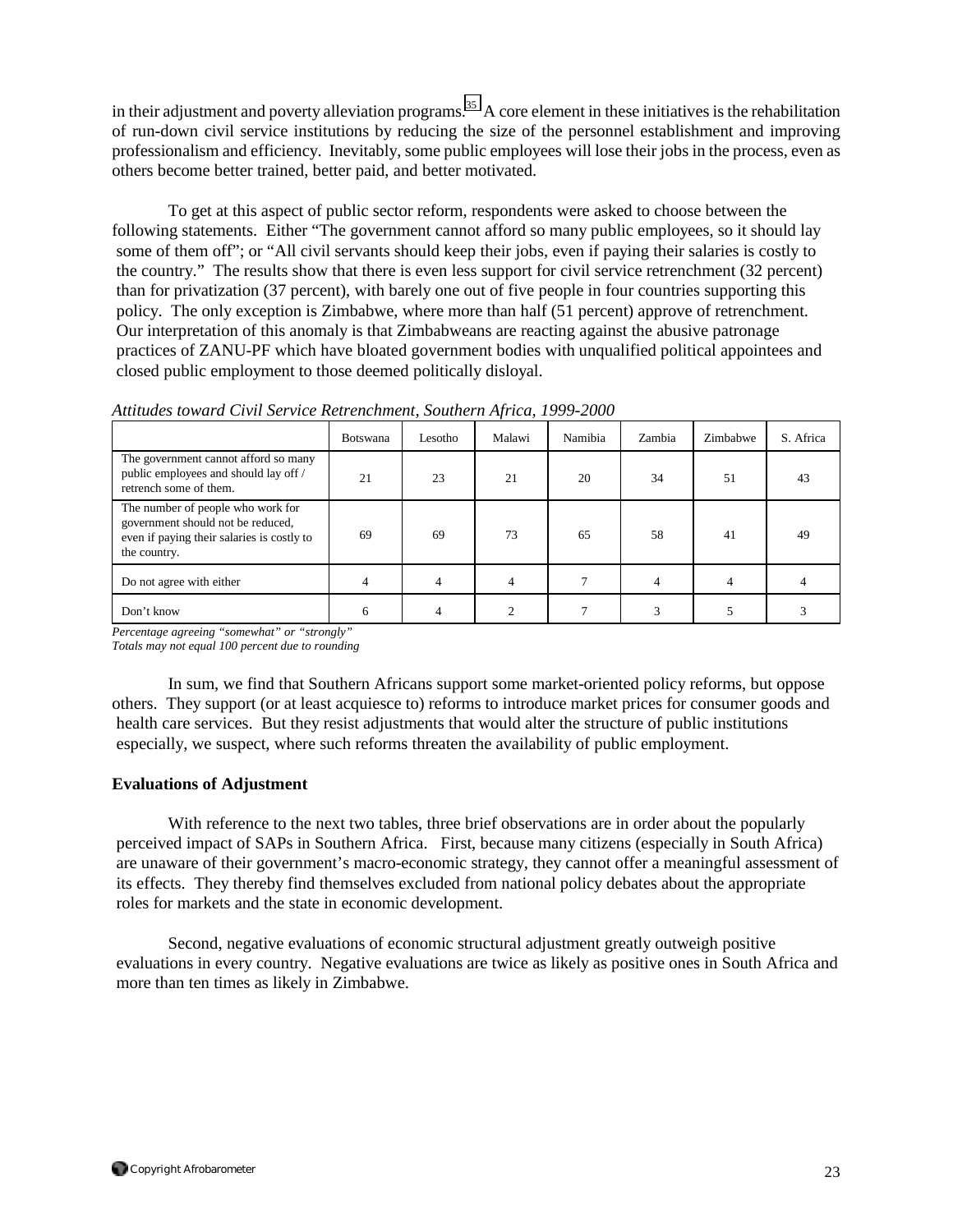|  |  | Impact of Adjustment on Self, Southern Africa, 1999-2000 |
|--|--|----------------------------------------------------------|
|  |  |                                                          |

|                                   | Malawi | Zambia | Zimbabwe | S. Africa |
|-----------------------------------|--------|--------|----------|-----------|
| Made my life worse / much worse   | 25     | 25     |          |           |
| No effect                         | 1 ೧    |        |          |           |
| Made my life better / much better |        |        |          |           |
| Don't know / Not applicable       | 44     | 60     |          | Q(        |

*What effect do you think it has had on the way you live your life? Has it made it worse, had no effect, or made it better, or haven't you heard enough about this to say? (% "better / much better")Totals may not equal 100 percent due to rounding* 

|  |  |  |  | Impact of Adjustment on Others, Southern Africa, 1999-2000 |
|--|--|--|--|------------------------------------------------------------|
|  |  |  |  |                                                            |

|                                                                                                       | Malawi | Zambia | Zimbabwe | S. Africa |
|-------------------------------------------------------------------------------------------------------|--------|--------|----------|-----------|
| The Structural Adjustment Program (ESAP) has<br>hurt most people and only benefited a minority.       | 32     | 31     |          |           |
| The Structural Adjustment Program (ESAP) has<br>helped most people; only a minority have<br>suffered. |        |        |          |           |
| Don't know/Not applicable                                                                             | 57     | 61     | 16       | 89        |

Third, adverse convictions prevail whether people are asked about effects on themselves or others. Since these responses are virtually indistinguishable, we suppose that people project from their own experiences to infer consequences for others.<sup>36</sup> Either way, people consistently say that adjustment has made their lives worse (or hurt most people) rather than made their lives better (or helped most people).

### **Explaining Support for Economic Reform**

We end by probing the reasons for popular policy preferences. As a first step, we construct an additive *index of support for economic reforms*, which is a simple count of the number of constituent parts of the reform program that people say they support.<sup>37</sup> Overall, average support across all four components is highest in Zimbabwe (51 percent) and lowest in Malawi and Namibia (36 percent).

|                                         | Botswana | Lesotho- | Malawi | Namibia | Zambia | Zimbabwe | Africa<br>S. |
|-----------------------------------------|----------|----------|--------|---------|--------|----------|--------------|
| Support User Fees                       | 56       | 66       | 48     | 49      | 51     | 58       | 59           |
| Support Market Pricing                  | 50       | 38       | 41     | 45      | 59     | 43       | 49           |
| <b>Support Privatization</b>            | 49       | 29       | 32     | 31      | 29     | 42       | 44           |
| Support Civil Service Retrenchment      | 21       | 23       | 21     | 20      | 34     |          | 43           |
| <b>MEAN</b> : Support Adjustment (Rank) | 44 $(3)$ | 39(5)    | 36(6)  | 36(6)   | 43(4)  | 49(1)    | 49(1)        |

*Average Support for Adjustment, Southern Africa, 1999-2000*

*Percentage agreeing "somewhat" or "strongly", derived from previous tables* 

 However, the additive scale demonstrates the low levels of support overall: only 15 percent of Zimbabweans agree with all four components, and 20 percent agree with three items.

| Number of<br>Components<br>Supported | <b>Botswana</b> | Malawi | Namibia | Zambia | Zimbabwe | Lesotho | South Africa |
|--------------------------------------|-----------------|--------|---------|--------|----------|---------|--------------|
|                                      | L J             | 10     |         | ن 1    | 10       |         |              |
|                                      | 27              | 37     | 44      | 31     | 24       | 36      | 27           |
|                                      | 34              |        |         | 27     |          | 36      | 32           |
|                                      | 21              |        | 14      | 18     | 20       |         | 23           |
|                                      |                 |        |         |        |          |         |              |

*Support for Components of Economic Reform*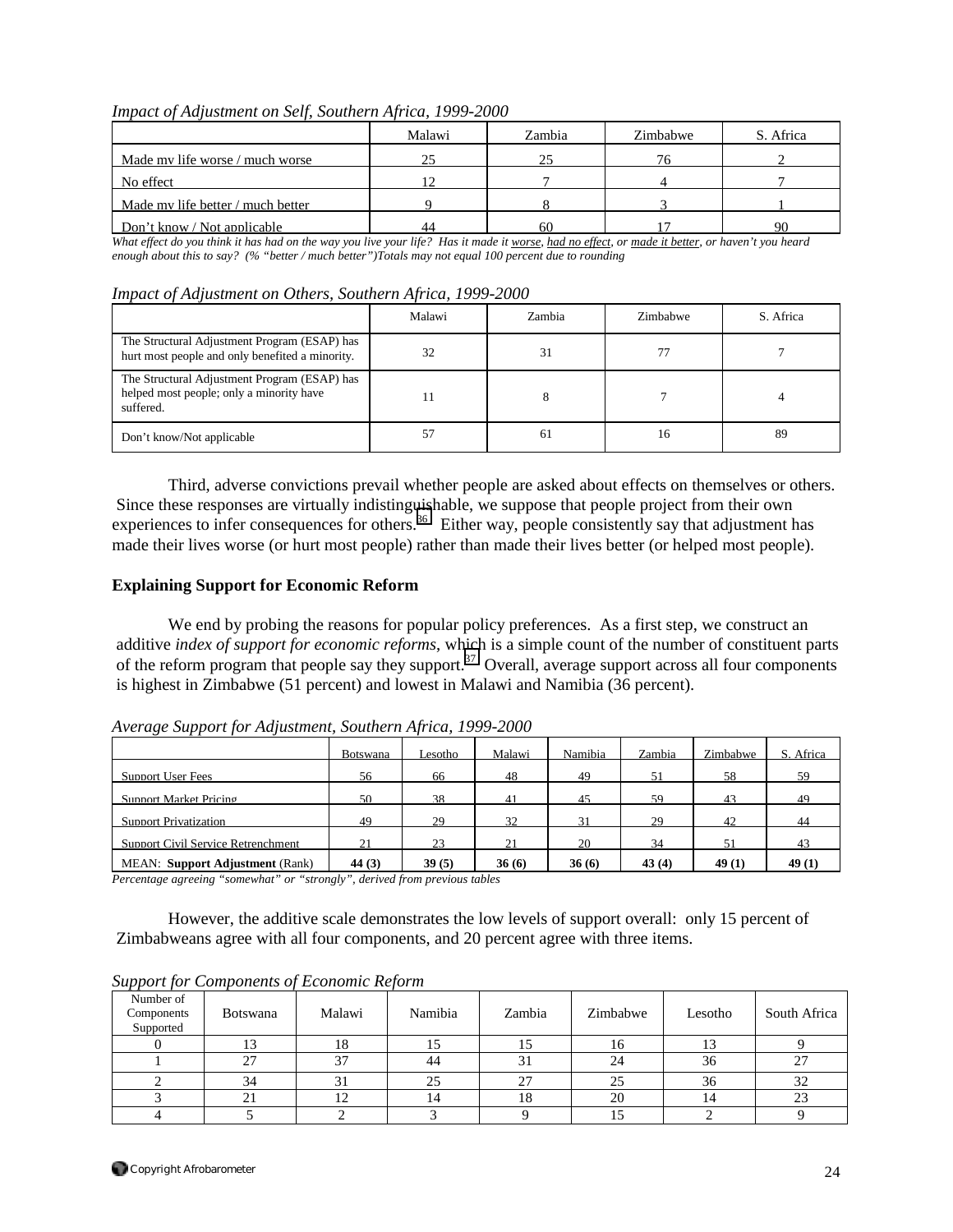We then conducted a multivariate analysis to explain (the index of) support for economic reform using all the independent variables discussed earlier as well as economic values. Consistent with earlier findings, poverty plays an important role in reducing support for economic reform, though employment and housing conditions again have no independent effect. At the same time, exposure to knowledge and information increases support for adjustment. The economic values reviewed in the previous section also play important roles. As people come to tolerate economic risk, to value personal economic independence, and to prefer private provision of economic services, the more components of economic reform they support. And, as previously, cross-national and racial differences in support for reform remain even after taking all these other factors into consideration. White and Asian respondents are more supportive of reform than black Southern Africans. And Zimbabweans and Zambians are more supportive of reform than South Africans, while Malawians and Namibians are less so (See Appendix, Model G).

### **CONCLUSIONS**

 Many factors will determine whether market-based economies take root in Southern Africa, including key macro-level considerations like the availability of investment capital, the protection of property rights, and the quality of governance. But economic reform cannot be sustained if it does not win popular acceptance. Thus, popular attitudes toward market values and policies will have an important impact on the prospects for economic recovery in the region.

 The 1999-2000 Afrobarometer surveys contribute new insights into the nature, extent and sources of popular values in Southern Africa, while at the same time identifying puzzles about the persistent variations in economic orientations across racial groups and countries.

 First, Southern African publics do not automatically reject the constituent policies of structural adjustment or the market values that underlie them. Public opinion on these matters varies widely and cannot be neatly characterized as simply pro- or anti-reform. To a significant degree, Southern Africans embrace the values upon which economic liberalization is based, such as personal economic independence. At the same time, they think the state should continue to take prime responsibility in providing developmental services in the agricultural, educational and health sectors, and in creating jobs.

 With respect to the component policies of structural adjustment, Southern Africans express discriminating attitudes. On one hand, they accept the necessity of "getting the prices right" by expressing willingness to pay user fees in order to maintain service standards and, to some extent, to endure higher market prices if this leads to a reliable supply of consumer goods. At the same time, however, there is strong undercurrent of popular resistance to the "institutional reforms" like the privatization of public enterprises and the downsizing of the civil service. Until people see the evidence that free markets can do better than the state in ensuring employment, economic liberalization will proceed with only a tentative mass constituency.

Secondly, our research points to the sources of mass stances on structural adjustment. Poverty, which is quite widespread in the region, has a consistent and important impact, reducing liberal economic values and limiting support for policies of economic reform. Ironically, the very economic conditions that adjustment is intended to ameliorate are themselves important obstacles to developing constituencies for reform.

Nevertheless, public opinion on economic liberalization also derives from other factors, such as people's exposure to formal education and the news media. And people do not simply derive their values and attitudes from their own immediate material circumstances. Taken together, these findings suggest that, apart from the truly destitute, upwardly-mobile and self-motivated segments of the population are primed to take advantage of new economic opportunities. While Southern Africans insist on a large, core role for the state in a mixed economy, people who are well educated and attentive to the mass media are more open to market principles and policies. It is among these groups, and through the schools and media, that reformers can find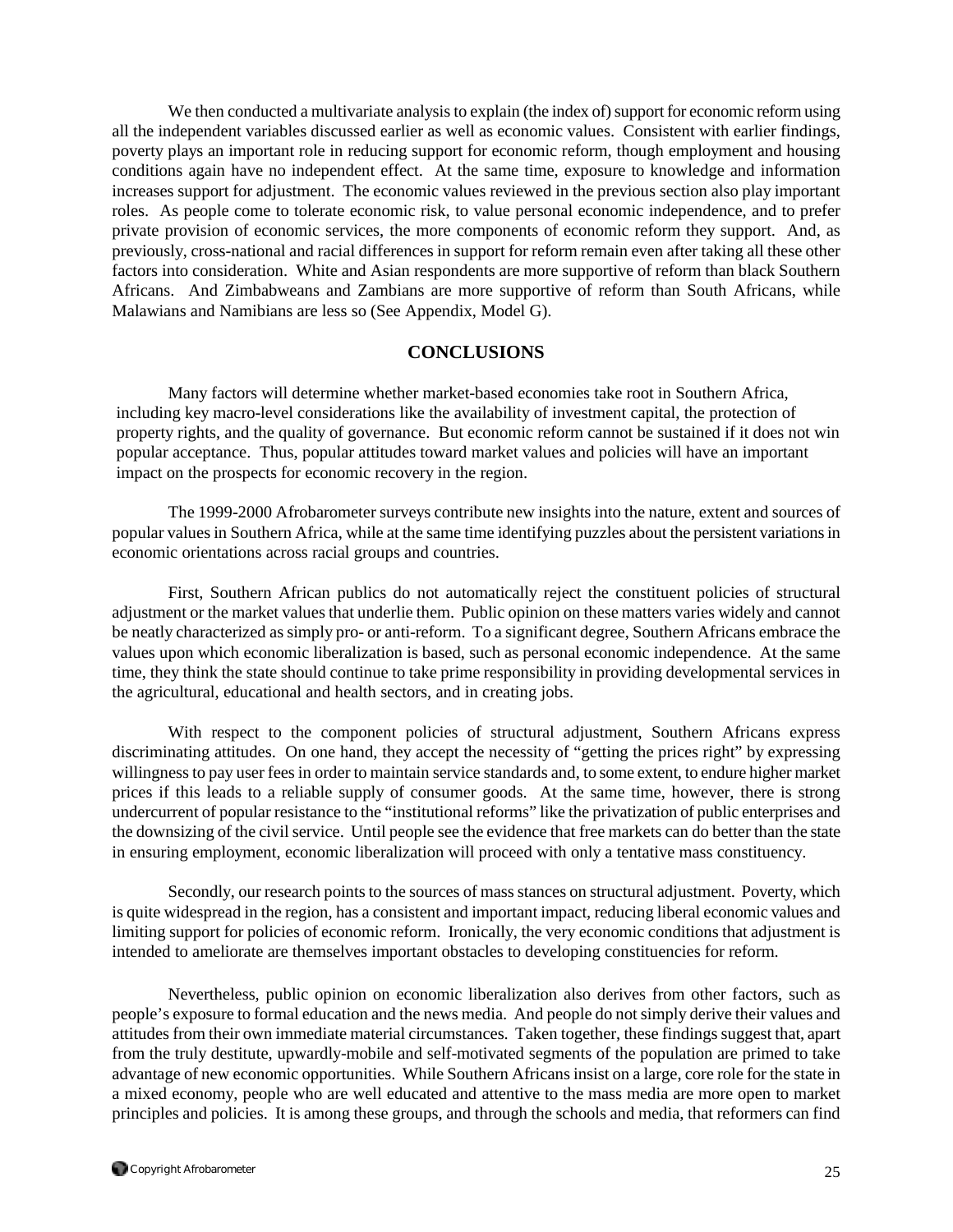new sources of support for economic reform.

 Finally, our inability to explain away cross-racial and national differences in economic attitudes presents a call for future research.<sup>38</sup> It is striking that whites in South Africa are considerably more likely than blacks to support user fees for medical services (81 percent versus 58 percent) , the downsizing of the civil service (77 percent versus 40 percent), and the privatization of public corporations like (88 percent versus 37 percent). Such differences between racial groups survive controls for all other considerations (including education and media use) and, in relation to support for economic reform, are more powerful even than nationality effects (See Appendix, Model G).

 Rather than simply accepting race or nationality as "causes" in their own right, one must probe their meaning and implications. We suspect that both factors serve in part as proxy measures for the level of integration of the individual into the cash and market economy. Thus, support for economic reform is most widespread in Zimbabwe and South Africa, the economies with the largest private sectors in the region. Moreover, the importance of race and nationality draws attention to the dramatic transformation of the opportunity structure in the former settler colonies. Affirmative action in hiring and promotions has led to an Africanization of the civil service and public corporations, leading blacks to defend these policies and institutions. Similarly, blacks for the first time feel they have access to a range of government benefits such as housing and health care that are far better than anything they might have enjoyed before. Whites, by contrast, can no longer rely on job reservation policies for privileged access to public employment or easy access for their children to university. Therefore they have become latter-day converts to the notion of free markets in labor , which reward the advantages in education and training bestowed on them under previous regimes.

 But a racially polarized distribution of policy preferences poses a challenge for the future acceptability of a market-based development strategy. Will the existence of a core constituency for market reform among white property owners serve as a model for the development of the economies of Southern African as a whole? Or will the market-based strategy become politically discredited because it is perceived as perpetuating a system that has led to deep social inequality based on race? It is in the resolution of this tension that the future economic prospects of the region in large part depend.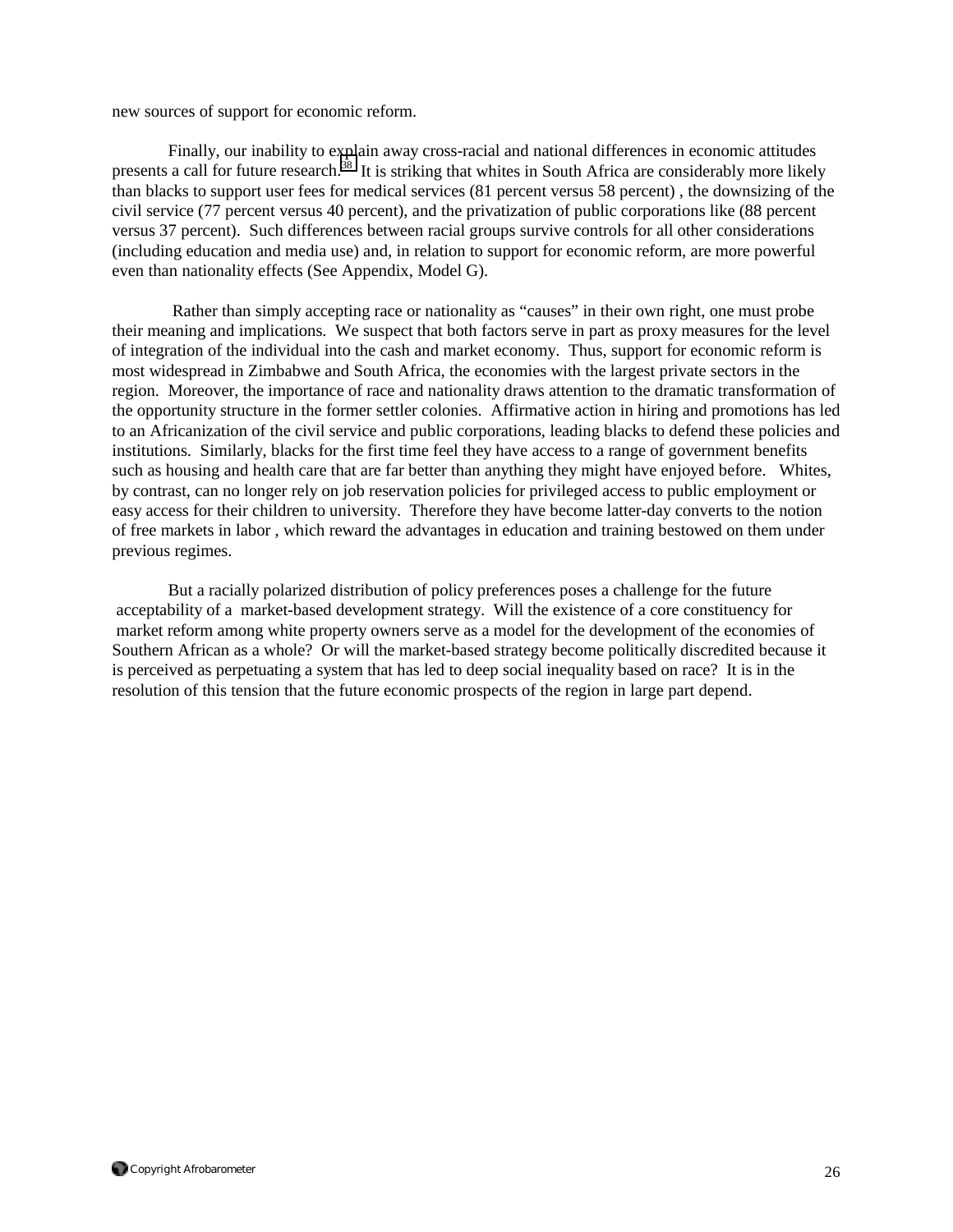## **Endnotes**

 $\overline{a}$ 

1 This paper has profited from thoughtful comments and suggestions offered by participants at presentation at the Institute of Democracy in South Africa and the Seminar Series of the Department of Political Studies, University of Cape Town. We would also like to thank Jeremy Seekings for useful comments on the text. The authors, however, bear all responsibility for any errors of fact or interpretation.

2. The opening volley in the market reform debate was *Accelerated Development in Sub-Saharan Africa: An Agenda for Africa* (Washington D.C. World Bank,1981). Progress was tracked in *Adjustment in Africa: Reforms, Results and the Road Ahead* (New York, Oxford University Press, 1994). For an analysis of adjustment's effects, see David E. Sahn, Paul A. Dorosh, and Stephen D. Younger, *Structural Adjustment Reconsidered: Economic Policy and Poverty in Africa* (New York: Cambridge University Press, 1997).

3. The Afrobarometer is a comparative series of national public attitude surveys on democracy, markets and civil society in Africa. It is jointly managed by the Institute for Democracy in South Africa (IDASA), the Ghana Center for Democratic Development (CDD), and Michigan State University (MSU). National surveys are implemented by partner research institutions in each country. To enable comparisons across countries and across time, every survey asks the same questions. The Southern African surveys discussed in this paper come from the Southern African Democracy Barometer, a project within the larger Afrobarometer supported by the United States Agency for International Development's Regional Center for Southern Africa. The sample sizes for each country are as follows: Botswana = 1200, Lesotho = 1177, Malawi = 1208, Namibia = 1183, South Africa = 2200, Zambia = 1200, and Zimbabwe = 1200. The margin of sampling error is plus or minus 3 percentage points (2.2 percent in South Africa). Samples were designed using a common, multi-stage, stratified, area cluster approach. Random selection methods were used at each stage, with probability proportional to population size where appropriate. Sampling frames were constructed in the first stages from the most up-to-date census figures or projections available, and thereafter from census maps, systematic walk patterns, and project-generated lists of household members. With the exception of South Africa, each country samples was self-weighted and sufficiently representative of national characteristics on key socio-economic indicators (gender, age, region) that weighting was not necessary.

4. See World Bank, *African development Indicators, 2001* (Washington D.C., World Bank, 2001).

 $5$  Our unemployment estimate is derived by the following formula:

% Not Working But Looking for Work 100% - % Not Working and Not Looking For Work

6 The official estimate (see Statistics SA, *Labor Force Survey*, September 2000) uses both a "narrow definition" (which only counts the unemployed who are actively seeking work) and a "broad definition" (which also includes the unemployed who would like to work but who are not actively seeking work).

> % Not Working But Looking for Work Or Would Like to Work 100% - Not Working and Not Looking For Work and Do Not Want To Work

In February 2001, the official estimate of the narrow rate was 25.8% and the broad rate was 35.9%. See Jonathan Katzenellenbogen, "Jobless Figures Remain Over 25%," *Business Day* 27 June 2001, p. 3.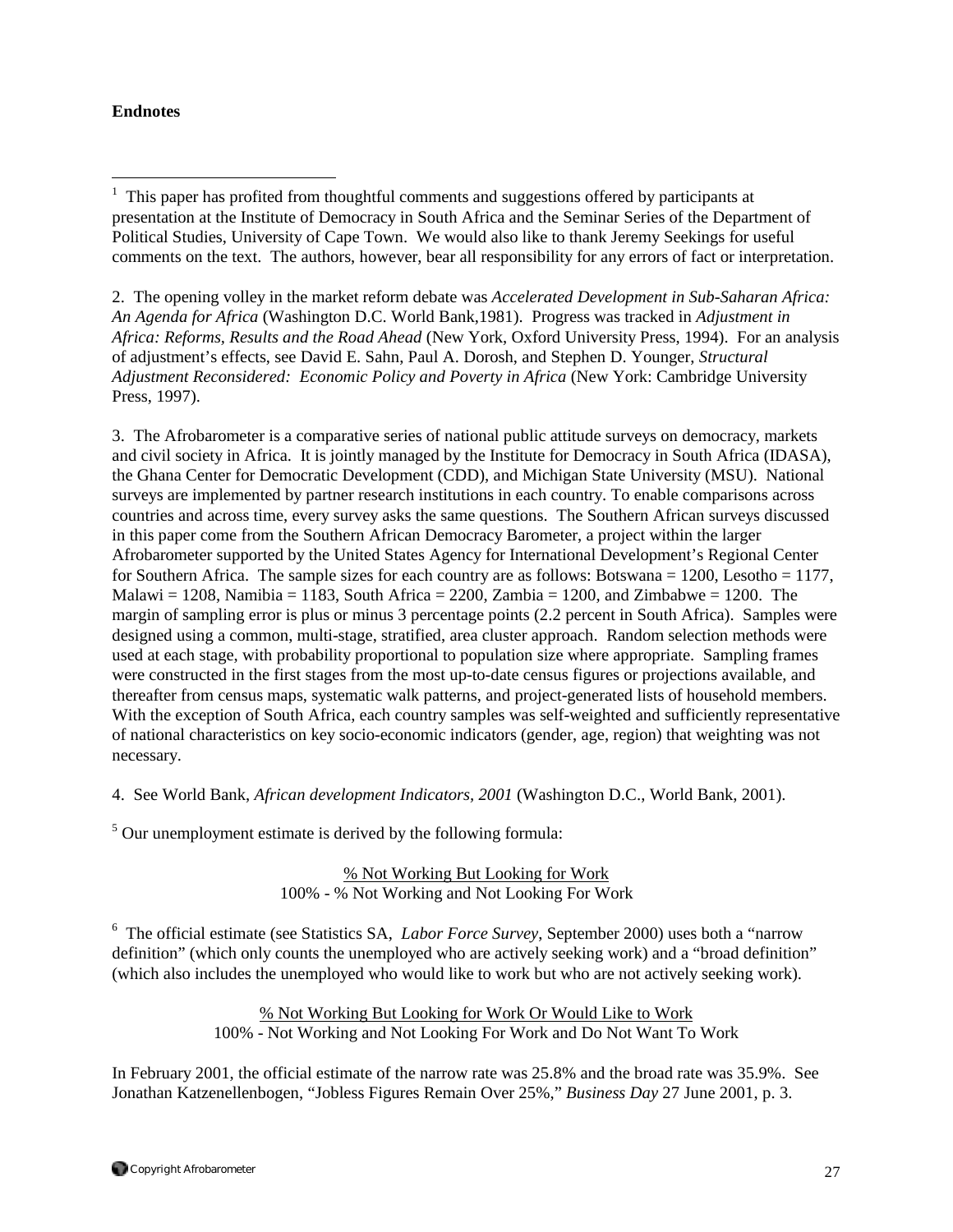An objection might be raised about purported similarities between official and Afrobarometer results since our method appears to use the narrow definition. However, the narrow definition has quite a stringent definition of job-seeking (e.g. respondents must have sought work within the last four weeks). The Afrobarometer surveys merely ask people whether they were looking for work without specifying a time period. Thus we feel the item captures both those who are actively looking for work and those who want to work but are discouraged. One other difference is that the official data are based on respondents aged 16-64, whereas ours covers all individuals 18 years and older. For a discussion of these two approaches, see Liv Torres, Haroon Bhorat, Murray Leibbrandt & Fuad Cassim, "Poverty and the Labor Market," *Poverty and Inequality In South Africa*, pp. 82-84.

 $7$  Beside 320 interviews with white respondents in South Africa, an additional 125 were scattered across Namibia, Botswana, Zambia and Zimbabwe. 220 interviews with people of mixed race ("Coloureds") were conducted in South Africa, and another 60 mostly in Namibia, but a handful each in Malawi, Zimbabwe and Zambia. Finally 100 interviews with Asians were conducted in South Africa, plus another 8 in Namibia, Botswana and Zimbabwe.

8 Reconstruction and Development Program, *Key Indicators of Poverty* (Pretoria: Reconstruction and Development Program, 1995) in Stavros Stavrou, "Infrastructural Services," *Poverty and Inequality In South Africa*, Julian. May, ed. (Cape Town: David Philip Publishers / London: Zed Books, 2000), p. 143.

<sup>9</sup> Stavrou, "Infrastructural Services," p. 152.

 $\overline{a}$ 

<sup>10</sup> This approach to living conditions – measuring what people have to do without, rather than what they have – is broadly based on Richard Rose, "Getting Things Done with Social Capital: New Russia Barometer VII", *Studies in Public Policy No.303* (Glasgow: University of Strathclyde, Center for the Study of Public Policy, 1998). See also Richard Rose & Christian Haerpfer, "New Democracies Barometer V: A 12 Nation Survey" *Studies in Public Policy,No. 306*.

<sup>11</sup> These estimates almost assuredly underestimate the true rate of homelessness since they are derived from a *household* based sample. In other words, Afrobarometer interviewers only selected people currently living in households.

 $12$  At the bivariate levels, cross national differences account for just over ten percent of the variance in personal experience with poverty (Eta Squared = .12; Eta = .35, sig. = .001).

<sup>13</sup> This scale was verified through factor analysis and reliability analysis. These tests indicated that the item on homelessness should be removed, but that the rest of the items formed one factor that explained 49 percent of the total variance (Eigenvalue = 2.46) and a reliability score (Kronbach's Alpha) of .74. The item that most strongly defined the scale was cash shortages (a loading of .71) and the weakest was water shortages (with a loading of .50). For a fuller discussion of this scale and its applications, see Robert Mattes, Michael Bratton and Yul Derek Davids, "Poverty, Survival and Politics In Southern Africa," *Afrobarometer Series* (forthcoming).

<sup>14</sup> Multiple regression is a tool that helps determine how well a set of predictor variables correlates with a dependent variables (in this case poverty). It also isolates the relative effect of specific independent variables on the dependent variable while simultaneously controlling for the correlation of that variable with all the other independent variables.

 $15$  This took the form of a multivariate regression equation where individuals' levels of poverty were regressed on factors measuring gender, age, employment, education and rural/urban status, as well as a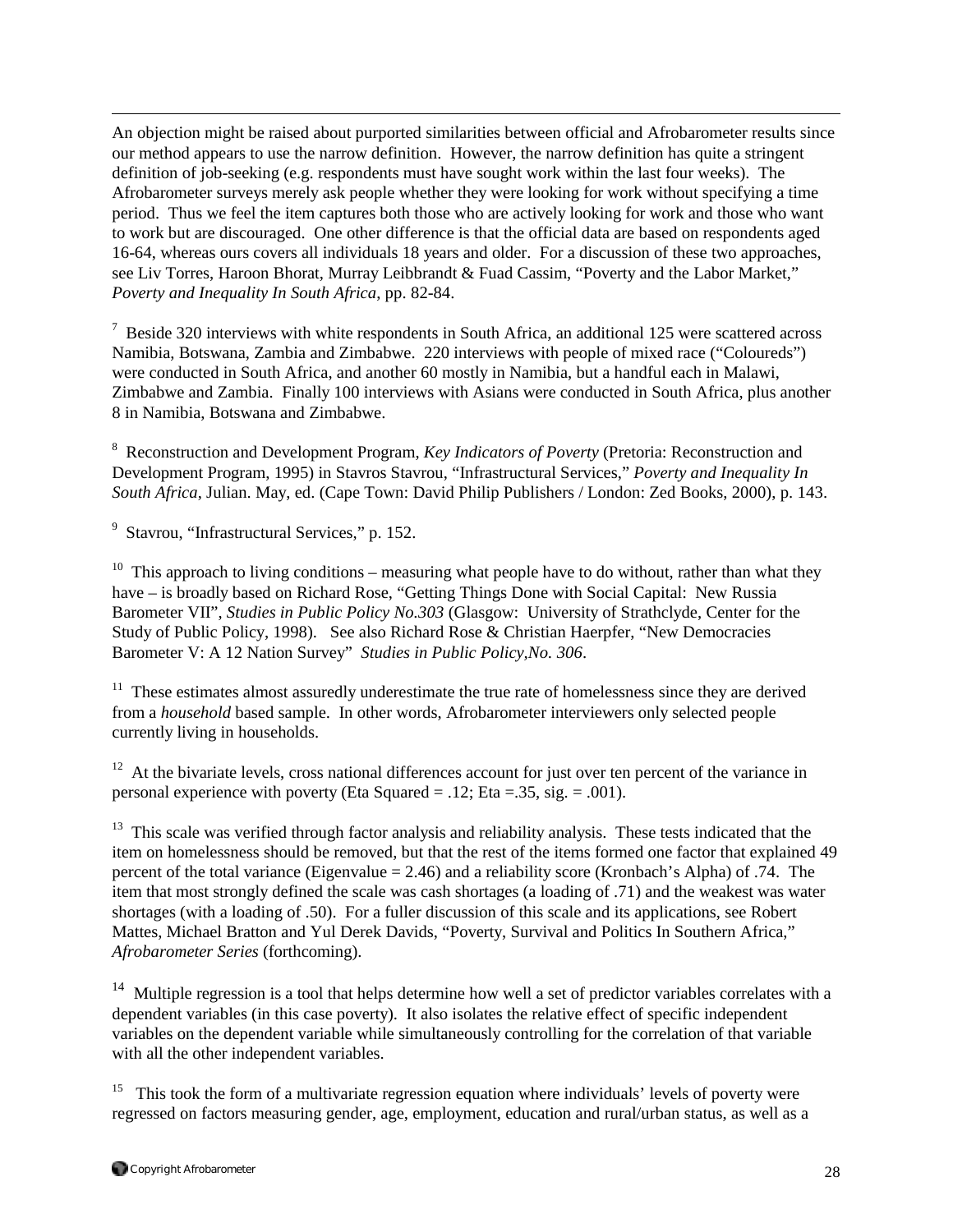series of dummy variables measuring race (with black as the excluded group for comparison) and country (with South Africa as the excluded group). Decisions over which category of a discrete variable to exclude from the series of dummy variables are arbitrary. We used the criteria of excluding the category represented by the most respondents in the sample as well as in the population.

16 Pearson's correlation = .750, sig. = .000.

 $\overline{a}$ 

17 Robert Mattes and Hermann Thiel, "Consolidation and Public Opinion in South Africa," *Journal of Democracy*, January 9/1 (1998), 95-110.

<sup>18</sup> See for example, Ted Robert Gurr, *Why Men Rebel* (Princeton: Princeton University Press, 1970).

<sup>19</sup> Factor Analysis extracted one factor underlying retrospective, present and prospective economic evaluations. The factor explains 73 percent of the common variance (Eigenvalue  $= 2.19$ ). The three items load almost equally on the factor: retrospective (.85), prospective (.75) and present (.72).

<sup>20</sup> Factor analysis indicated that these six items form one valid factor that explains 55 percent of the total variance (Eigenvalue  $= 3.72$ ) with a reliability score (Kronbach's Alpha) of .83. The item that most strongly defined the scale was government performance providing health care (a loading of .76) and the weakest was the provision of water and electricity (with a loading of .57).

<sup>21</sup> For more on the role of "sociotropic" economic evaluations, see Donald Kinder and Brodrick Kiewet, "Sociotropic Politics: The American Case", *British Journal of Political Science*, 11, 1981.

<sup>22</sup> For all Afrobarometer countries, Pearson's  $r = .595$ , sig. = .041. The additional countries are Ghana, Mali, Nigeria, Tanzania and Uganda. Note that the level of analysis is the country, not the individual respondent (n= 12).

<sup>23</sup> Pearson's r = .770, sig = .043 (n = 7).

<sup>24</sup> Ada Finifter and Ellen Mickiewicz, "Redefining the Political System of the USSR: Mass Support for Political Change," *American Political Science Review*, 86, 4 (December 1992), 857-74.

<sup>25</sup>. For a recent contribution, see Stefan Dercon, "Income Risk, Coping Strategies and Safety Nets", *Center for the Study of African Economies, Working Paper 2000-26* (Oxford, University of Oxford, 2000). At the same time, while we do find a relationship, the bivariate association is very modest if not weak between risk acceptance (reduced to a two point scale) and poverty (Pearson's  $r = -11$ , sig = .01).

<sup>26</sup> The actual commodity mentioned in the question differed from country to country: Botswana and Namibia - diamonds; Lesotho - water; Malawi and Zimbabwe - tobacco; South Africa - gold.; Zambia copper.

<sup>27</sup> Because respondents tended to agree "strongly" rather than "somewhat" with these statements, thus concentrating responses on the extremities of four-point scales, we reduced them to two-point scales combining "strongly agree" and "agree" with each statement. Factor Analysis indicated that the item on risk acceptance did not fit with these three items, but that the rest of the items formed one factor that explained 52 percent of the total variance (Eigenvalue  $= 1.55$ ), though with a barely acceptable reliability score (Kronbach's Alpha) of .53. The item that most strongly defined the scale was self-reliance (a loading of .67) and the weakest was government regulation of earnings (with a loading of .41). Ordinarily, we would only use indices with a reliability of .60, but the effectiveness of this construct in helping to explain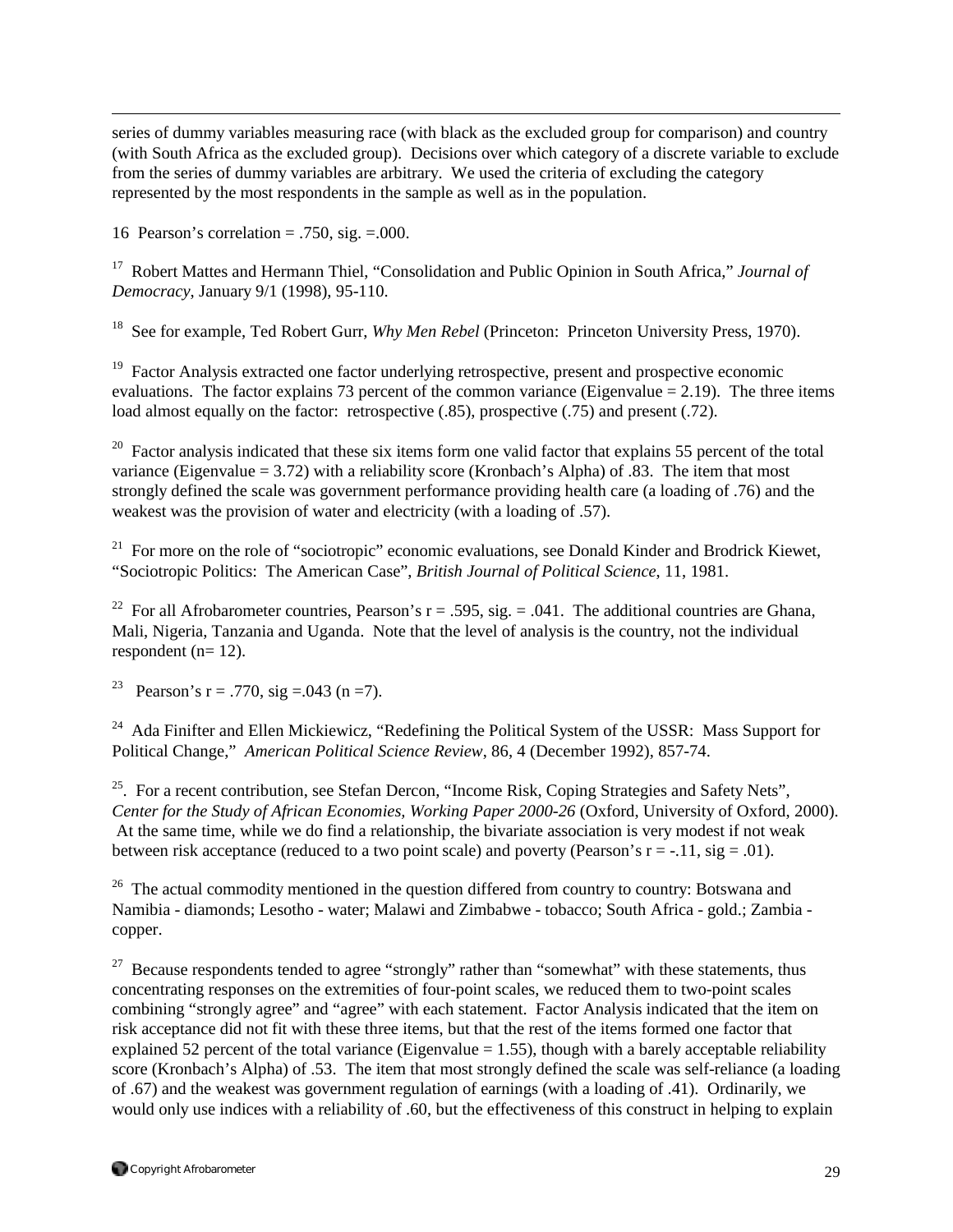popular support for economic reform (as discussed below), argued for its inclusion in the analysis.

 $^{28}$  Recall that poverty is measured using the index of poverty (i.e. shortages of five basic needs). Note that the respondent's employment status and housing conditions make no meaningful difference.

 $29$  In order to create this scale, we constructed new items with a score of 1 if the person favored government provision, 2 if they favored any form of public-private partnership, and 3 if they favored solely private provision. Factor analysis indicated that all the items formed one unrotated factor that explains 35.5 percent of the common variance with a reliability (Kronbach's Alpha) of .63. The item that most strongly defined the scale was job creation (factor loading of .57) and the weakest was marketing of key export commodities (.37).

<sup>30</sup> The contingency coefficient for SAP awareness by country is .832, sig.  $= .000$ .

<sup>31</sup> Tor Skalnes, *The Politics of Economic Reform in Zimbabwe: Continuity and Change in Development* (London, Macmillan, 1995), pp. 134-145.

<sup>32</sup> Maurice Taonezvi Vambe, "Popular Songs and Social Realities in Post-Independence Zimbabwe", *African Studies Review*, 43, 2, September 2000, 80-81.

33 Michael Bratton and Chris Landsberg, "South Africa" in Shephard Forman and Stewart Patrick, *Good Intentions: Pledges of Aid for Post-Conflict Recovery* (Boulder, Colorado, Lynne Rienner, 2000), 268-9.

34 Guillermo O'Donnell, "Do Economists Really Know Best?" *The Global Resurgence of Democracy*, 2d. ed., Larry Diamond & Marc Plattner, eds (Baltimore: Johns Hopkins University Press, 1999).

35 For example, World Bank, *Can Africa Claim the 21st Century?* (Washington D.C.: World Bank, 2000), especially Ch.2.

<sup>36</sup> Pearson's correlation = .990, sig. = .000.

 $\overline{a}$ 

 $37$  All those who said they did not know, or agreed with neither option, were added together with those who preferred the non-reform option.

<sup>38</sup> Christopher Achen, "Social Pscyhology, Demographic Variables and the Linear Regression: breaking the Iron Triangle In Voter Research," *Political Behavior*, 1992, 14, 3.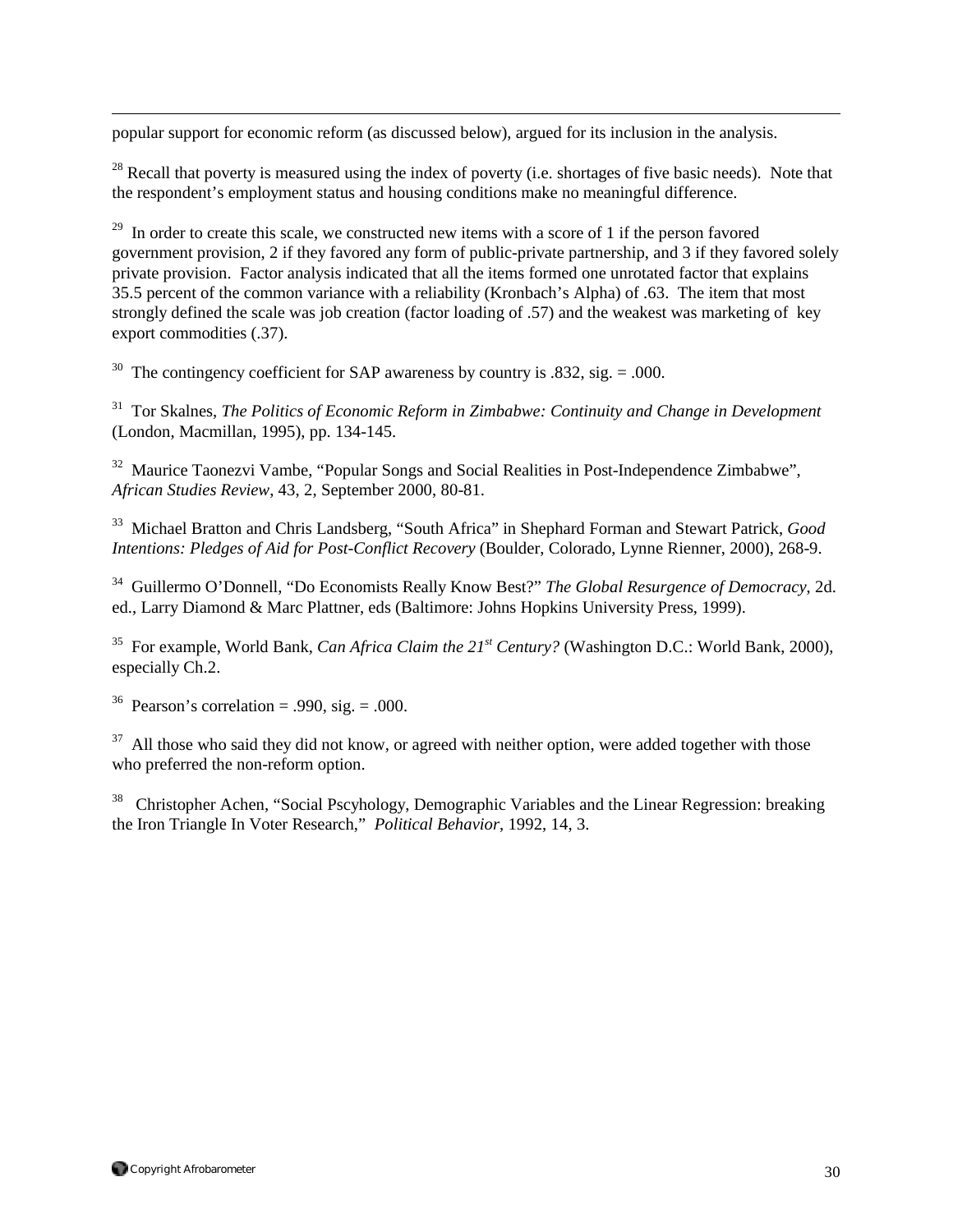# APPENDIX: Multivariate Regression Models

 $\overline{a}$ 

Dependent Variables: Model A: Poverty

Model B: Economic Satisfaction

Model C: Relative Deprivation

Model D: Approval of Government Economic Management

Model E: Personal Economic Independence

Model F: Favor Private Provision of Development Services

Model G: Support for Economic Reform

|                                | <b>Model</b><br>A | <b>Model</b><br>$\boldsymbol{B}$ | Model<br>$\mathbf C$ | Model<br>D | Model<br>E | Model<br>F | Model<br>G |
|--------------------------------|-------------------|----------------------------------|----------------------|------------|------------|------------|------------|
| Constant (b)                   | 2.918             | 3.097                            | 2.967                | 2.723      | 1.294      | 1.306      | 1.015      |
| Living Conditions              |                   |                                  |                      |            |            |            |            |
| Poverty                        |                   | $-13***$                         | $.24***$             | $-.18***$  | $-.12***$  | $-.05***$  | $-.08***$  |
| Employment                     | $-.10***$         | .00.                             | $-.03**$             | $-.03**$   | .01        | .02        | $.03*$     |
| <b>Improved House</b>          | $\bullet$         | .01                              | $-.02$               | $-.02$     | .00        | .01        | $-.01$     |
| Economic                       |                   |                                  |                      |            |            |            |            |
| Evaluations                    |                   |                                  |                      |            |            |            |            |
| <b>Economic Satisfaction</b>   |                   |                                  |                      |            | $.04*$     | .03        | .01        |
| <b>Relative Deprivation</b>    |                   |                                  | $\bullet$            | $\bullet$  | $-.05**$   | $-.00$     | $-.02$     |
| Govt. Econ. Management         |                   |                                  |                      |            | $.05**$    | .02        | .01        |
| Economic Values                |                   |                                  |                      |            |            |            |            |
| <b>Risk Acceptance</b>         |                   |                                  |                      |            | $-.06***$  | $.03*$     | $.06***$   |
| Value Econ. Independence       |                   |                                  |                      |            |            |            | $.07***$   |
| <b>Favor Private Provision</b> |                   |                                  |                      |            |            |            | .09***     |
| <b>Political Attitudes</b>     |                   |                                  |                      |            |            |            |            |
| <b>Political Interest</b>      |                   | $-.02$                           | $-.03$               | .02        | $.06***$   | .01        | .01        |
| <b>Political Efficacy</b>      |                   |                                  |                      |            | .03        | .03        | .02        |
| Trust in Government            |                   |                                  |                      |            | $-.01$     | $-.03$     | $-01$      |
| <b>Interpersonal Trust</b>     |                   |                                  |                      |            | .02        | $-.00$     | $-.03$     |
| Socio-Demographics             |                   |                                  |                      |            |            |            |            |
| Rural/Urban                    | $-.14***$         | $-.02$                           | .01                  | $-0.04*$   | .02        | .00.       | .02        |
| Education                      | $-.19***$         | $-.02$                           | $-.03*$              | $-.06***$  | $.07***$   | $.12***$   | $.04*$     |
| News Media Use                 |                   | .01                              | $-.06***$            | $.05**$    | $.07***$   | .09***     | $13***$    |
| Age                            | .02               | $-.06***$                        | $-.04***$            | $-.05***$  | .00        | $-00$      | -.01       |
| Gender                         | .02               | .01                              | .00                  | .02        | $-.00$     | $.03*$     | .01        |
| Race                           |                   |                                  |                      |            |            |            |            |
| Asian                          | $-11***$          | $-.10***$                        | $.04***$             | $-.15***$  | $-.01$     | $-.08***$  | $.03*$     |
| Coloured                       | $-14***$          | $-.03*$                          | .02                  | $-.06***$  | .01        | $-.01$     | $.03*$     |
| White                          | $-17***$          | $-.15***$                        | $.09***$             | $-.18***$  | $.09***$   | .00        | $.15***$   |
| Nationality                    |                   |                                  |                      |            |            |            |            |
| <b>Batswana</b>                | $-17***$          | $.11***$                         | .02                  | $.19***$   | $.05**$    | .00.       | $.06***$   |
| Basotho                        | $-.05***$         | $-.05***$                        | $.05***$             | .02        | $.06***$   | $.04*$     | $.04*$     |
| Malawian                       | $-.04***$         | $-.03$                           | $-.07***$            | $-.01$     | $.30***$   | $.24***$   | $-0.05*$   |
| Namibian                       | $.06***$          | $.25***$                         | $-14***$             | $.22***$   | $.10***$   | $.07***$   | $-.02$     |
| Zambian                        | $.16***$          | $-.03*$                          | $-.06***$            | $.04**$    | $.07***$   | .00        | $.07***$   |
| Zimbabwean                     | $.08***$          | $-.34***$                        | $.16***$             | $-.15***$  | $-.02$     | $.14***$   | $.12***$   |